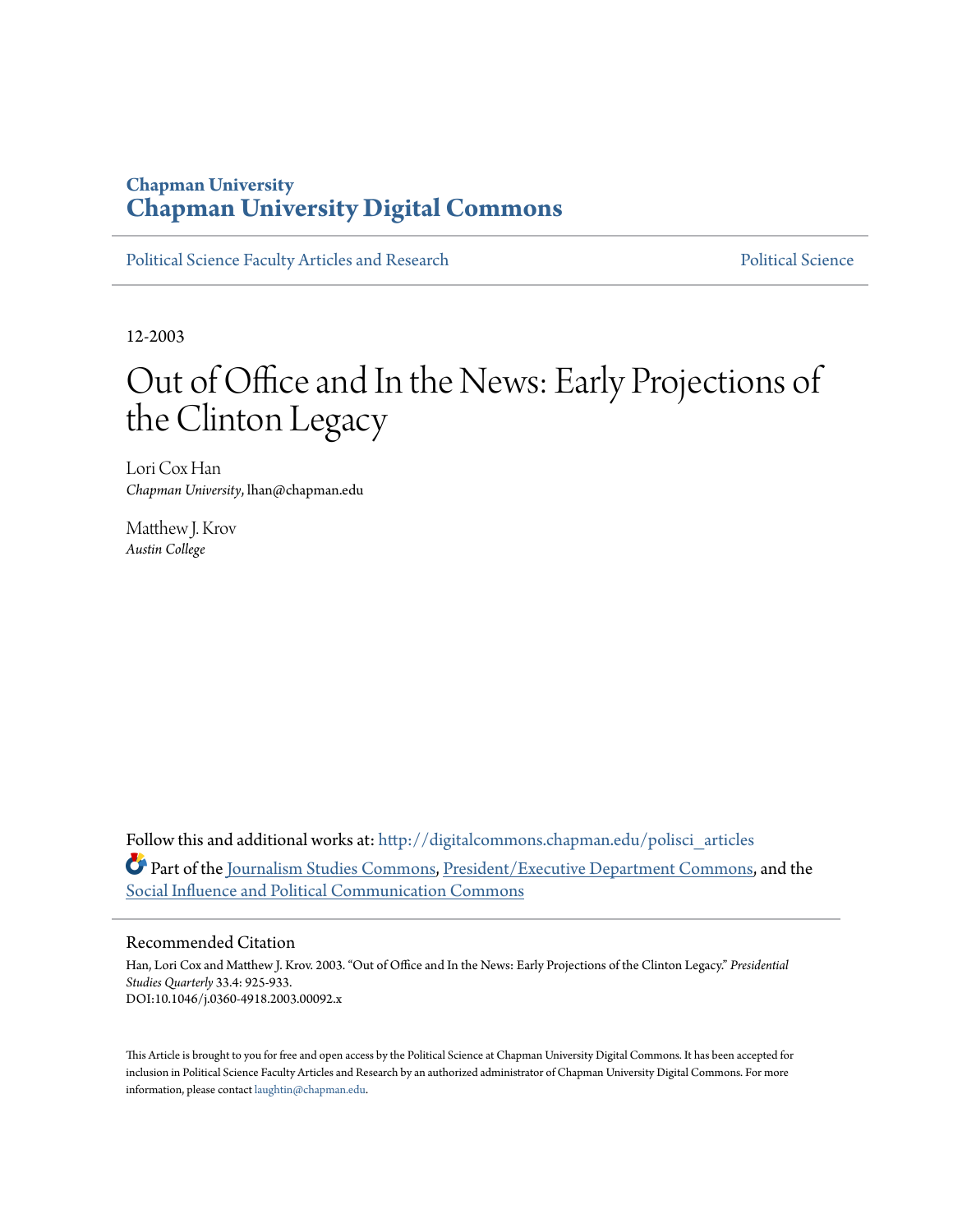# Out of Office and In the News: Early Projections of the Clinton Legacy

#### **Comments**

This is the accepted version of the following article:

Han, Lori Cox and Matthew J. Krov. 2003. "Out of Office and In the News: Early Projections of the Clinton Legacy." *Presidential Studies Quarterly*, 33(4): 925-933.

which has been published in final form at [DOI: 10.1046/j.0360-4918.2003.00092.x](http://dx.doi.org/10.1046/j.0360-4918.2003.00092.x).

**Copyright** Wiley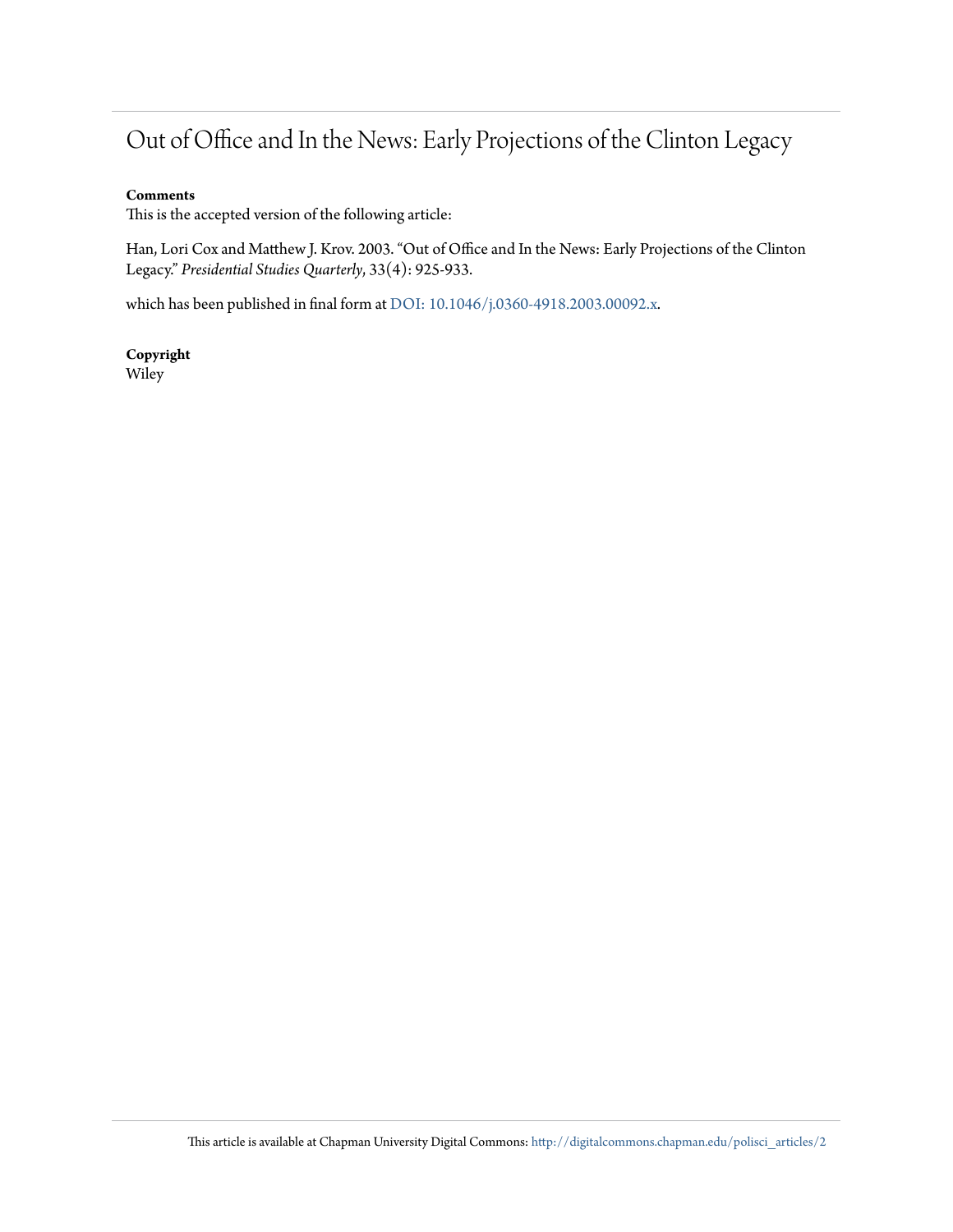#### **Out of Office and In the News: Early Projections of the Clinton Legacy**

### **Lori Cox Han Austin College**

#### **Matthew J. Krov Austin College**

*The development of presidential legacies—understanding the political, institutional, and policy implications of an administration on the American system of government—occurs in various phases. During the first year that a president has left office, a legacy can be greatly influenced by news media coverage in both the tone and topic of stories. This study considers coverage of Bill Clinton during his first year out of office in the New York Times and on network news shows, and offers a comparison to news coverage of Ronald Reagan and George Bush during their first years out of office. Coverage of Clinton scandals through the end of 2001 mirrors the type of coverage throughout the Clinton administration, and projects a more critical and negative view by the news media than coverage received by Reagan or Bush when considering early legacy assessments.*

*An ex-President of the United States occupies a unique position in our national life . . . . His countrymen cannot forget that he was once their chosen chief of state. Interested in him for this special reason, as in no other person, they are naturally curious to know what course he will mark out for himself, now that he has become an ex-President. Will he retire into quiet seclusion, to occupy himself with his favorite pursuits, or, perchance, to write memoirs of his times and of his part in them? Or, if a lawyer, will he once more hang out his shingle and resume the practice of his profession? Will he continue to be a national figure, gracing many a public occasion with high thinking and eloquent speech, or will he pass into the twilight zone of the "Has-beens," who have had their day and no longer attract followers?* --Winthrop Dudley Sheldon (1925, 3)

Presidential inaugurations represent a unique feature of the American constitutional system of government—a peaceful transition of power from one administration to the next. The incoming president faces many daunting tasks in his early days in office—creating a legislative agenda, building working relationships with his newly appointed cabinet members and staff as well as key congressional leaders, and developing an effective means of communicating his goals and vision to the American public. The tasks that the outgoing president faces are much different as he looks to the development of his legacy, which usually includes building a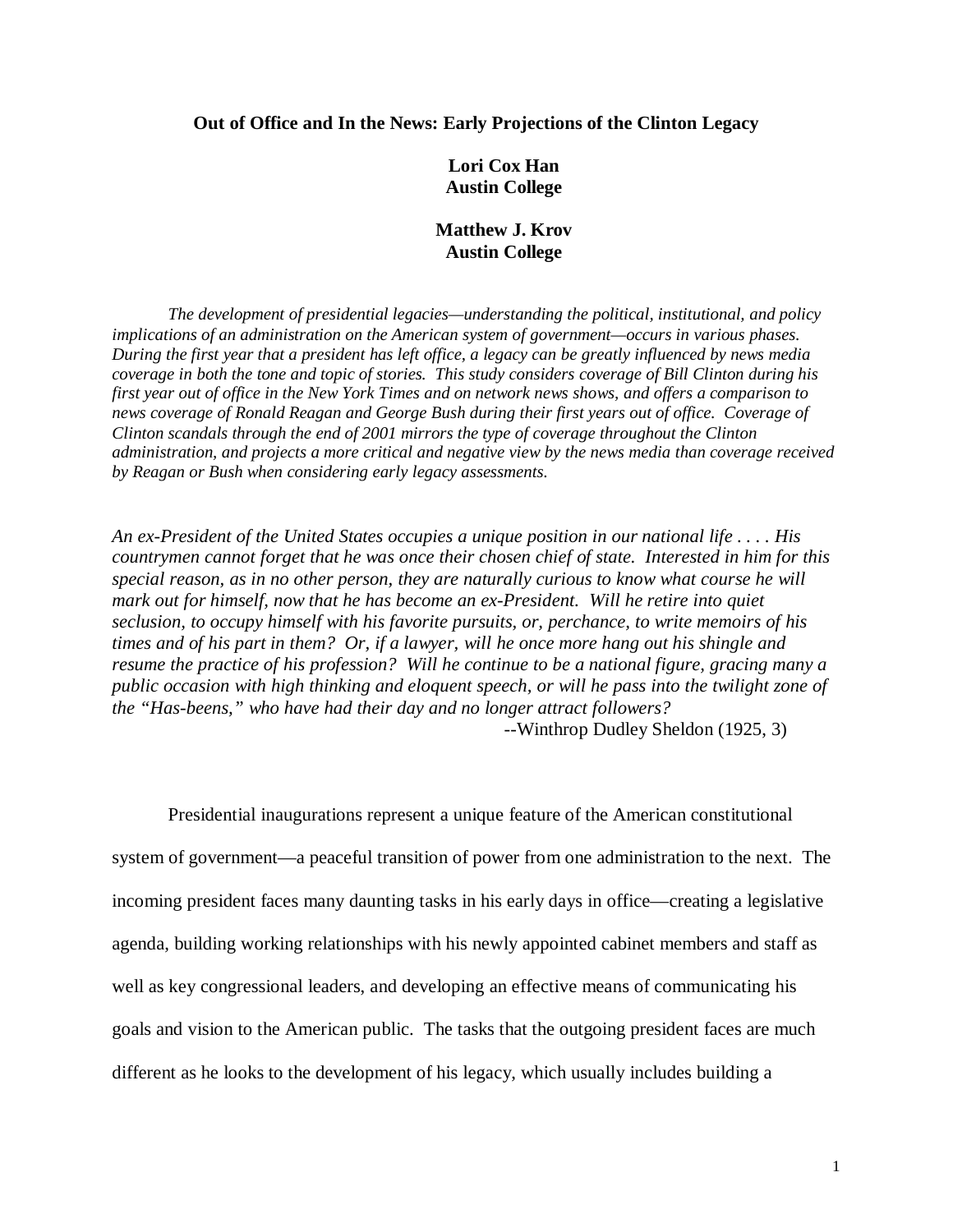presidential library, writing memoirs, a variety of speaking engagements, and worrying how presidential scholars will view his years in office. And while there are no guidelines, constitutional or otherwise, for how former presidents should spend their time, most gracefully step back from the national spotlight of the presidency while Americans, and especially the news media, focus on the new occupant of the White House.

The inauguration of George W. Bush on January 20, 2001 was just as newsworthy as any previous inaugural, with perhaps a slightly heightened public interest following the November 2000 election controversy. The day would mark not only the start of the Bush administration but also the end of the Clinton era in Washington. From the time he announced his candidacy for the presidency in 1991 until his last moments in office, Bill Clinton had dominated the political center stage. His eight years in office included some big political wins and losses and plenty of scandal; his relationship with both the American press and public was nothing if not complex. Clinton has been described by friends as "a tornado that roars through people's lives" (Grier 2001), and his presidency tells a similar tale, "full of ironic twists and turns, of a president whose mixed record of accomplishment and failure illuminates the point that the historical process is never static and that it unfolds in ways that are often unanticipated" (W. Berman 2001, 2). His last day in office was no different. Having promised to "work until the last hour of the last day" (Clinton 2001), Clinton managed to deliver the last of his 416 weekly radio addresses and granted 140 presidential pardons (including the controversial pardon to fugitive financier Marc Rich) during his last hours in the oval office. Shortly after witnessing Bush take the oath of office, Clinton promised a crowd of supporters gathered at the airport for his departure from Washington that "I'm not going anywhere." And during the first weeks of the new Bush administration, Clinton's promise turned out to be an accurate prediction. The "comeback kid"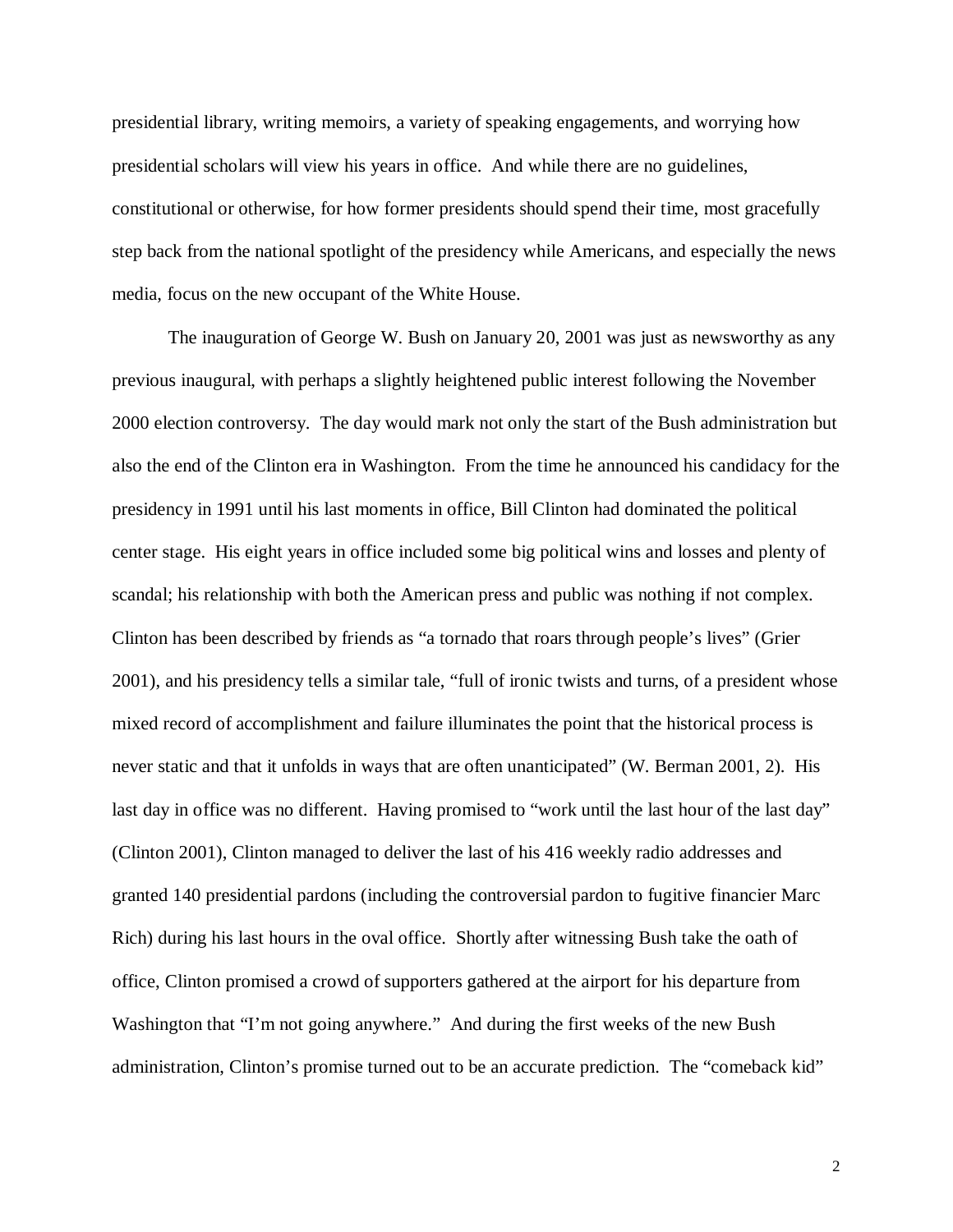kept coming back in the news media, time after time, to rival the new president as the nation's top political newsmaker.

This article considers two distinct yet related issues: First, we examine the role that continuing press coverage of a former president plays in the development of a presidential legacy; and second, we consider the impact of Clinton's lingering presence in the news media in the first year after he left office and how that has shaped the early phase of his legacy. While the historical rankings and public approval ratings of former presidents can and do shift—sometimes dramatically—in the years after leaving office, news coverage during the first year can be important in setting a tone as to how the president will be viewed and the public role that he will assume, as well as what news organizations view as significant from his time in office. A recent study on press coverage of former presidents Gerald Ford, Jimmy Carter, Ronald Reagan and George H.W. Bush suggests that the amount of post-White House coverage decreases after the first year out of office; once both the press and the public are satisfied in knowing how the former president is adjusting to his new responsibilities, then he is no longer viewed as tremendously newsworthy. Therefore, the first year of coverage is important if the former president hopes to create positive coverage through his public activities by working "toward the goals in which he believes in the hopes of drawing both media and public attention . . . [since] an ex-president with a rigorous agenda is bound to capture more media attention than one with a less rigorous postpresidential schedule" (Asante, 2002, 75).

The activities of former presidents in the modern era (beginning with Harry S. Truman) are also considered here in order to assess the process of building a presidential legacy through its various participants, in particular the news media, which provides an on-going link between the former president and the public even after he has left office. We also provide a comparative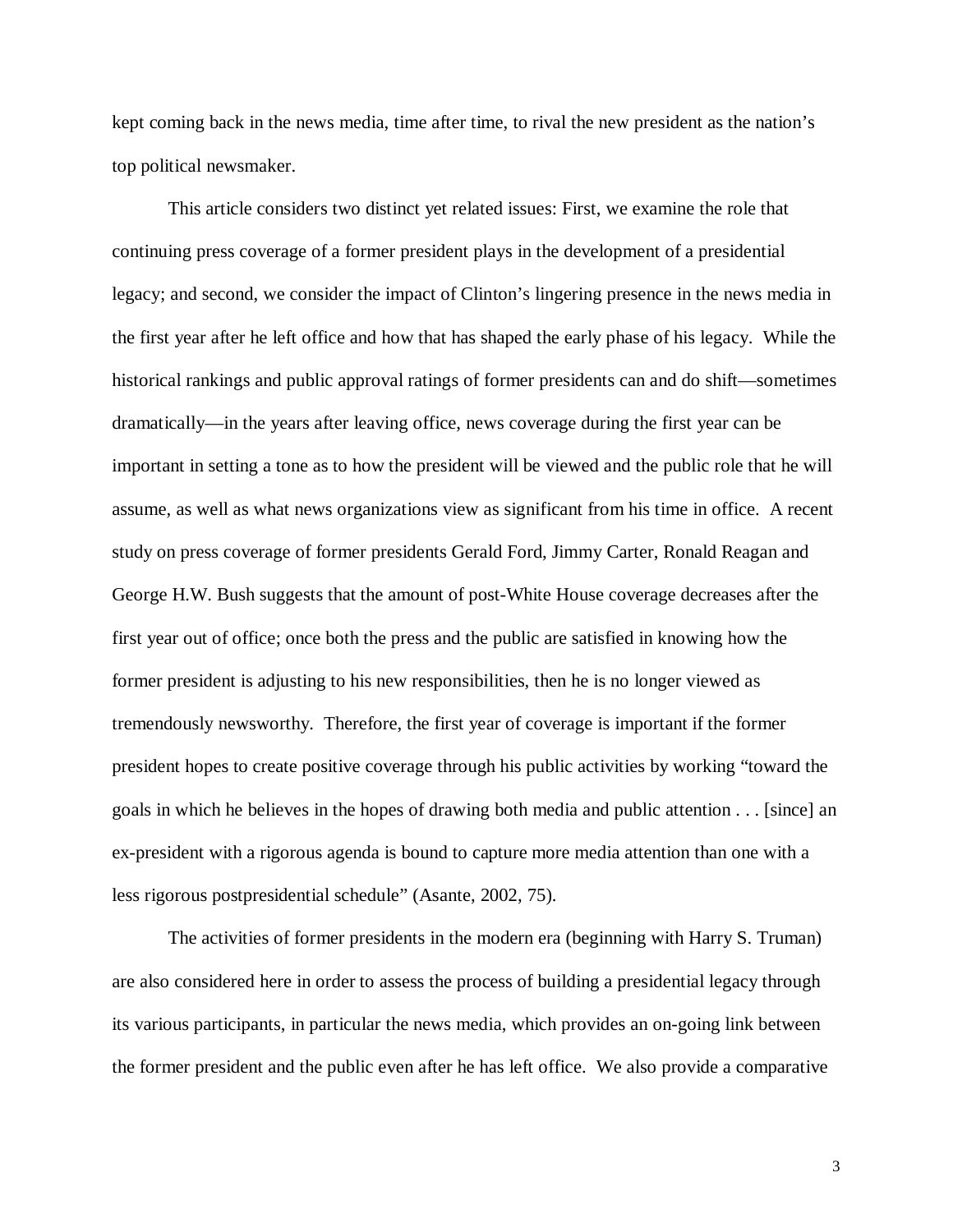analysis of Clinton's first year out of office with that of former presidents Reagan and Bush through the watchful, and sometimes critical, lens of the news media. Finally, we consider whether or not Clinton upstaged George W. Bush's honeymoon with the American press and public during the early days of the new administration in 2001.

Specifically, this research focuses on the following questions: First, what comprises a presidential legacy and how does it take shape during a president's years out of office? Second, how have modern presidents spent their time after leaving office, and how has this contributed to public expectations for former presidents? Third, what type of news coverage did former President Clinton receive during his first year out of office compared to former presidents Reagan and Bush? And finally, did Clinton's coverage pre-empt national news coverage of President George W. Bush's first 100 days in office?

To answer the last two questions, news stories on Clinton in the *New York Times* and on the nightly newscasts on ABC, CBS, and NBC were content analyzed for story topic from January 21, 2001 through December 31, 2001. For comparison, the same news media sources were content analyzed for Reagan from January 21, 1989 through December 31, 1989, and for Bush from January 21, 1993 through December 31, 1993. Widely recognized as the nation's "newspaper of record" and a trendsetter in coverage for which other news outlets often follow, the *New York Times* was selected as an appropriate representation of print coverage due to the influence that the paper wields as an important political player within Washington.<sup>[1](#page-5-0)</sup> Television coverage was also included for comparative analysis due to the expanding influence that television news has enjoyed on presidential politics for the past several decades, which became

<span id="page-5-0"></span> $<sup>1</sup>$  The influence of the New York Times, both politically and within the journalism industry, has been well</sup> documented. For example, see Michael Emery and Edwin Emery, *The Press and America: An Interpretive History of the Mass Media*, 8th ed., (Needham Heights, MA: Simon & Schuster, 1996) and Dean E. Alger, *The Media and Politics*, 2<sup>nd</sup> ed. (Belmont, CA: Wadsworth Publishing, 1996).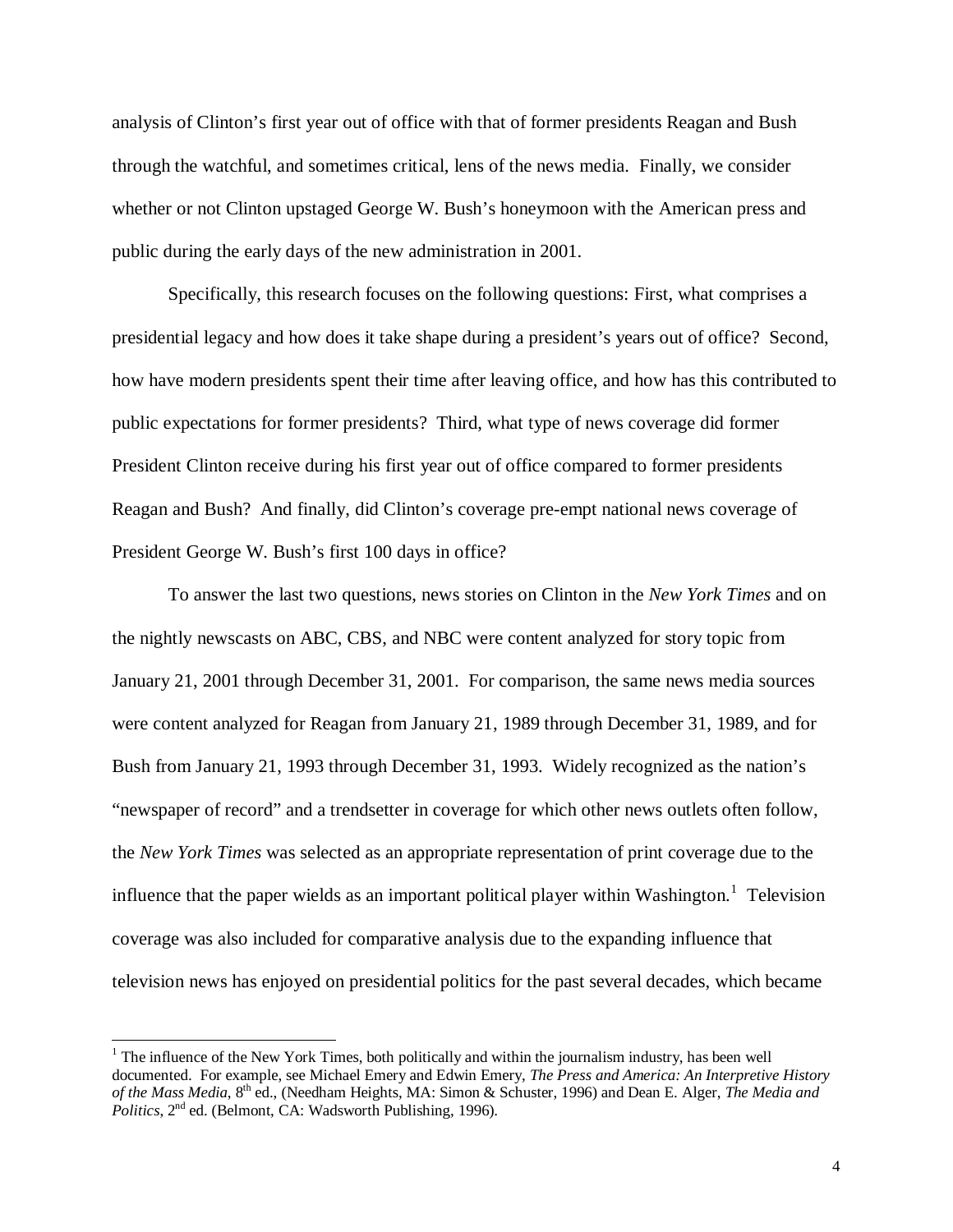particularly evident in the 1980s as the Reagan administration made imagery and symbolism through television coverage a vital part of their communication strategy. A separate comparison will also be made of front-page coverage in the *New York Times* of Clinton and George W. Bush between January 21, 2001 and February 28, 2001.

#### *Ex-Presidents: Of Legacies and Greatness*

To determine a president's true legacy—that is, understanding the political, institutional, and policy implications of an administration on the American system of government—can take years, even decades, to sort out. Numerous participants can play a role, including presidential scholars, the news media (which captures the day-to-day events during the administration, as well as initial assessments as the president is leaving office and ongoing coverage over the years), pollsters (who determine one measure of presidential "greatness" both during the administration and after), the American public (both as participants in public opinion polls and voters during subsequent elections), and the president himself (assuming that he has not died in office). However, a magic formula for determining presidential greatness, or lack thereof, does not exist, but news coverage during a president's first year out of office can indicate the early mood of the news media as to their view of the president and how that may impact subsequent public opinion.

Several political scientists have attempted in recent years to more clearly define presidential legacies and to clarify what factors contribute to their development. According to Cronin and Genovese (1998, 88-96), many presidential "experts," which include the news media, rely on the following factors in determining a legacy: the scope of problems faced while in office, the actions to deal with those problems and their long-term affects, overall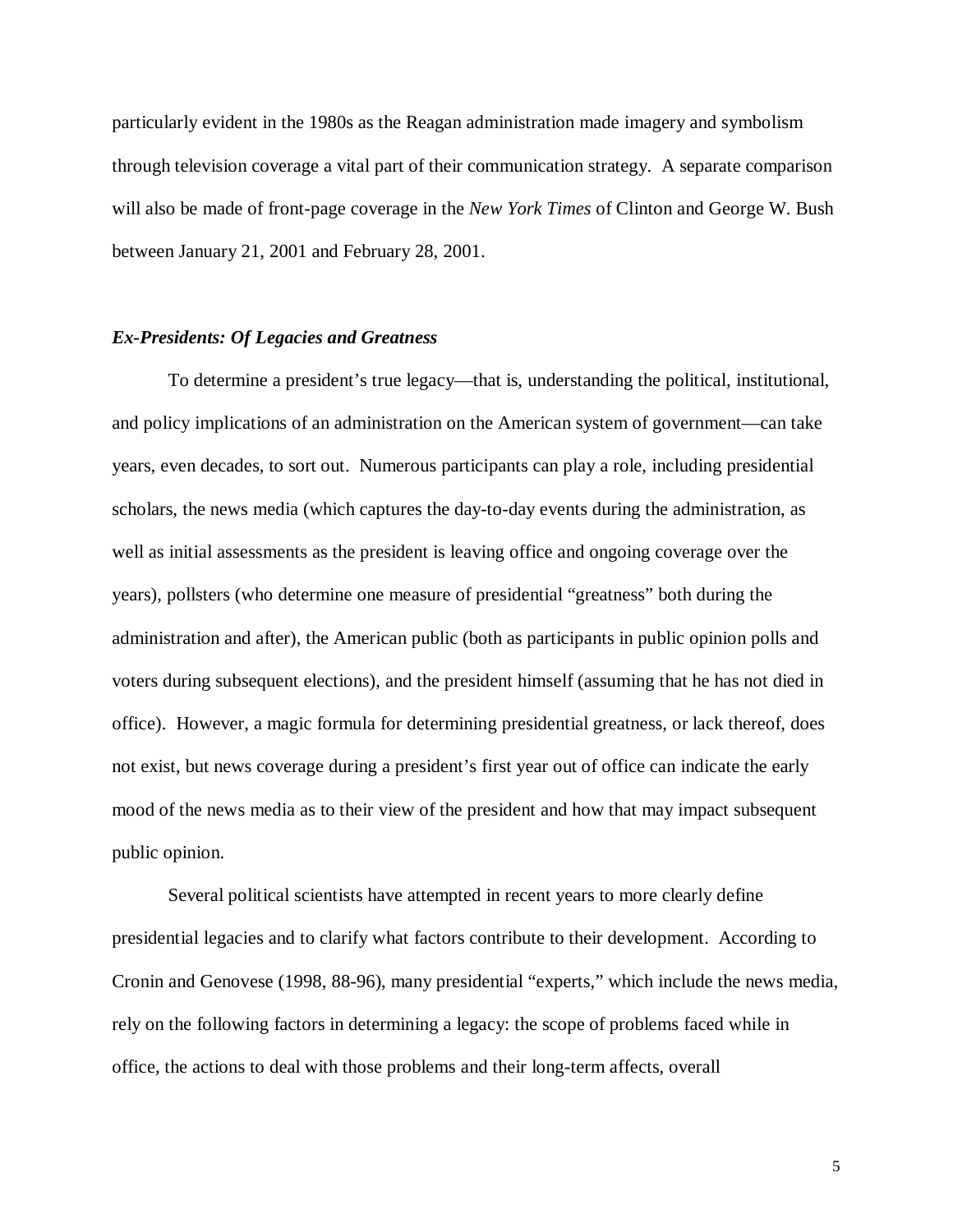accomplishments, and a judgment of the president's character. Similarly, Neustadt (1990, 319) states that a legacy can be understood in three ways: the conventional wisdom that defines presidential successes and failures; the opportunities and constraints facing the president's immediate successor; and a "retrospective view in the sense of place in history." Skowronek (2000, 164) offers a different approach to understanding the presidency and the legacies of particular presidents by shifting from an "individual-centered perspective on leadership" to looking at presidential leadership in political time: "To catch the patterns and sequences in the politics of leadership, we need to adopt a much broader view of the relevant historical experience than is customary." In all three scholarly discussions, the news media play a significant role in communicating relevant information about a president's tenure to not only the public at large, but also to those participants directly involved in the creation of a president's legacy.

The news media has also long been fascinated by scholarly discussions of presidential rankings, always eager to promote the latest findings by scholars as to how past presidents have faired in the latest polls. Since the time of historian Arthur Schlesinger's initial survey published in *Life* in 1948 (65-74) and his subsequent book *Paths to the Present* (1949, 94-6), both historians and political scientists have debated the methodological approach of determining socalled "presidential greatness." Through a poll of 55 "students of American history and government," Schlesinger sought the opinions of his fellow scholars in determining the assessment of former presidents and their places in American history. With no specific criteria, the respondents selected six "great" presidents—Abraham Lincoln, George Washington, Franklin D. Roosevelt, Woodrow Wilson, Thomas Jefferson, and Andrew Jackson. Arthur Schlesinger Jr. conducted a second poll among 75 scholars in 1962 published in the *New York Times Magazine* with similar rankings (40-3). According to James MacGregor Burns (1966, 80-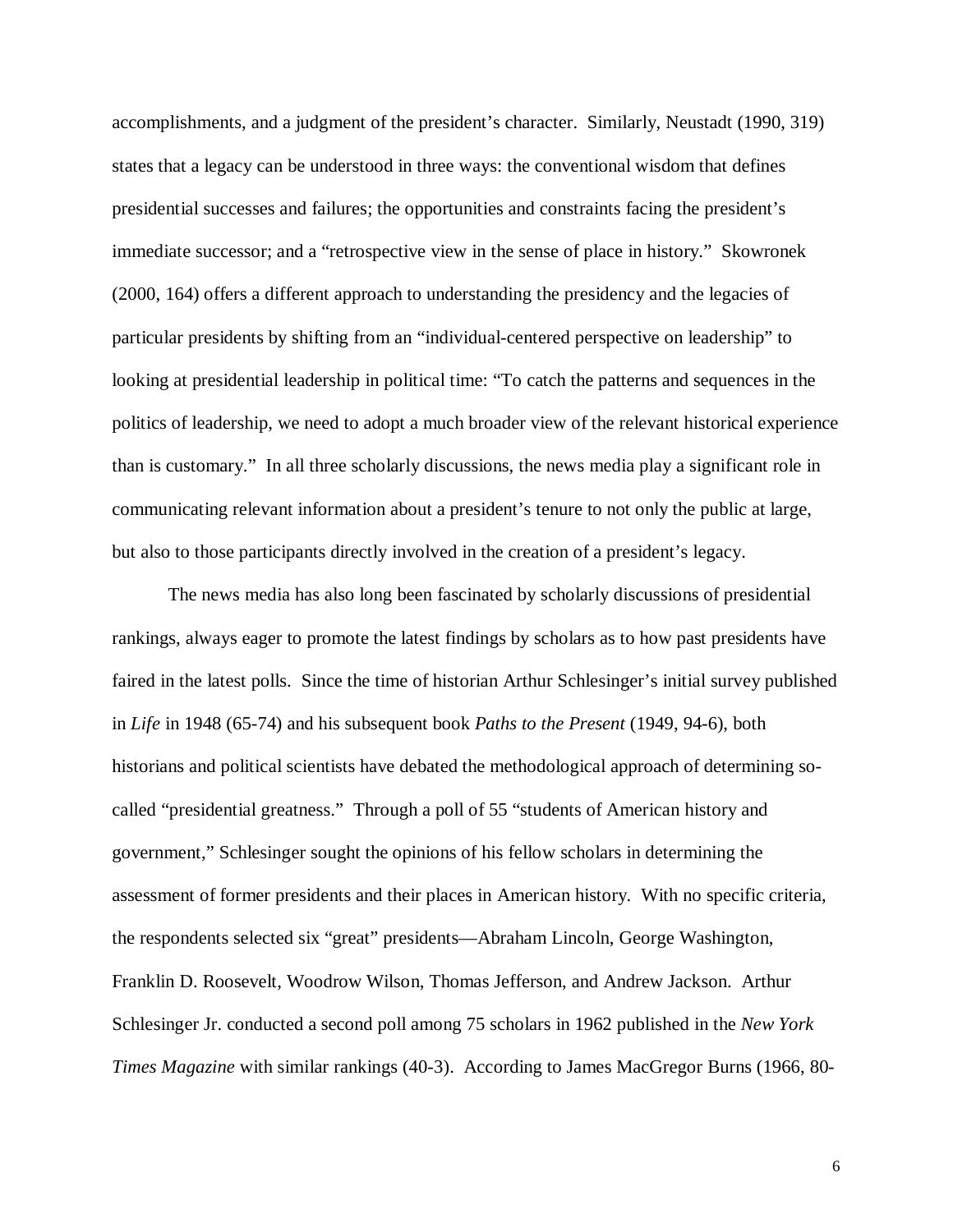1), a participant in the second poll, "historians are a profoundly important constituency indeed" in determining how the accomplishments of a president will be viewed and that agreement existed over the criteria for Schlesinger's polls—"strength in the White House."

Since then, other surveys have been conducted in an attempt to rank former presidents<sup>[2](#page-8-0)</sup>, and several articles and books have debated both the methodologies and usefulness of such scholarly endeavors<sup>[3](#page-8-1)</sup>, including Dean Keith Simonton's *Why Presidents Succeed* (1987, 5-6), a quantitative analysis that offers a means for predicting presidential greatness before (who will win the general election), during (approval ratings and legislative performance), and after ("the president's ultimate standing with posterity") an administration. Two new polls emerged during the end of Clinton's time in office in 2000—one conducted by the Federalist Society and the *Wall Street Journal* and the other conducted by C-SPAN—which both ranked Clinton as an average president.<sup>[4](#page-8-2)</sup> A study of the C-SPAN survey, which also included the opinions of informed citizens as well as presidential experts, showed great stability in how each group rated presidents. Interestingly, in the wake of the Clinton scandals during his administration, character traits have not become more important in rating presidents, which shows "great temporal stability in how presidents are rated" (Cohen, 2001).

<span id="page-8-0"></span> 2 For example, see Thomas A. Bailey, *Presidential Greatness* (New York: Appleton-Century, 1966); Robert K. Murray and Tim H. Blessing, *Greatness in the White House: Rating the Presidents from George Washington Through Ronald Reagan*, 2nd ed. (University Park, PA: Pennsylvania State University Press, 1994); Gary M. Maranell, "The Evaluation of Presidents: An Extension of the Schlesinger Polls," *Journal of American History*, 57: 104-113; Steven Neal, *The Chicago Tribune Magazine*, 10 January 1982: 9-13, 15, 18; and Arthur M. Schlesinger Jr., "The Ultimate Approval Rating," *New York Times Magazine*, 15 December 1996: 46-51. <sup>3</sup> For example, see Arthur B. Murphy, "Evaluating the Presidents of the United States," *Presidential Studies* 

<span id="page-8-1"></span>*Quarterly* (Winter 1984): 117-26; Jack E. Holmes and Robert E. Elder, Jr., "Our Best and Worst Presidents: Some Possible Reasons for Perceived Performance," *Presidential Studies Quarterly* (Summer 1989): 529-57; Partick J. Kenney and Tom W. Rice, "The Contextual Determinants of Presidential Greatness," *Presidential Studies Quarterly* (Winter 1988): 161-169; Dean Keith Simonton, "Predicting Presidential Greatness: An Alternative to the Kenney and Rice Contextual Index," Presidential Studies Quarterly (Spring 1991): 301-5;

<span id="page-8-2"></span><sup>&</sup>lt;sup>4</sup> The Federalist Society/Wall Street Journal Survey on Presidents, which ranked Clinton as 24<sup>th</sup> out of 39 presidents in the "Average" category, can be accessed at [http://www.opinionjournal.com/hail/rankings/html.](http://www.opinionjournal.com/hail/rankings/html) The C-SPAN Survey of Presidential Leadership, which ranked Clinton as  $21<sup>st</sup>$  out of 41 presidents, can be accessed at http://www.americanpresidents.org/survey/historians/overall.asp.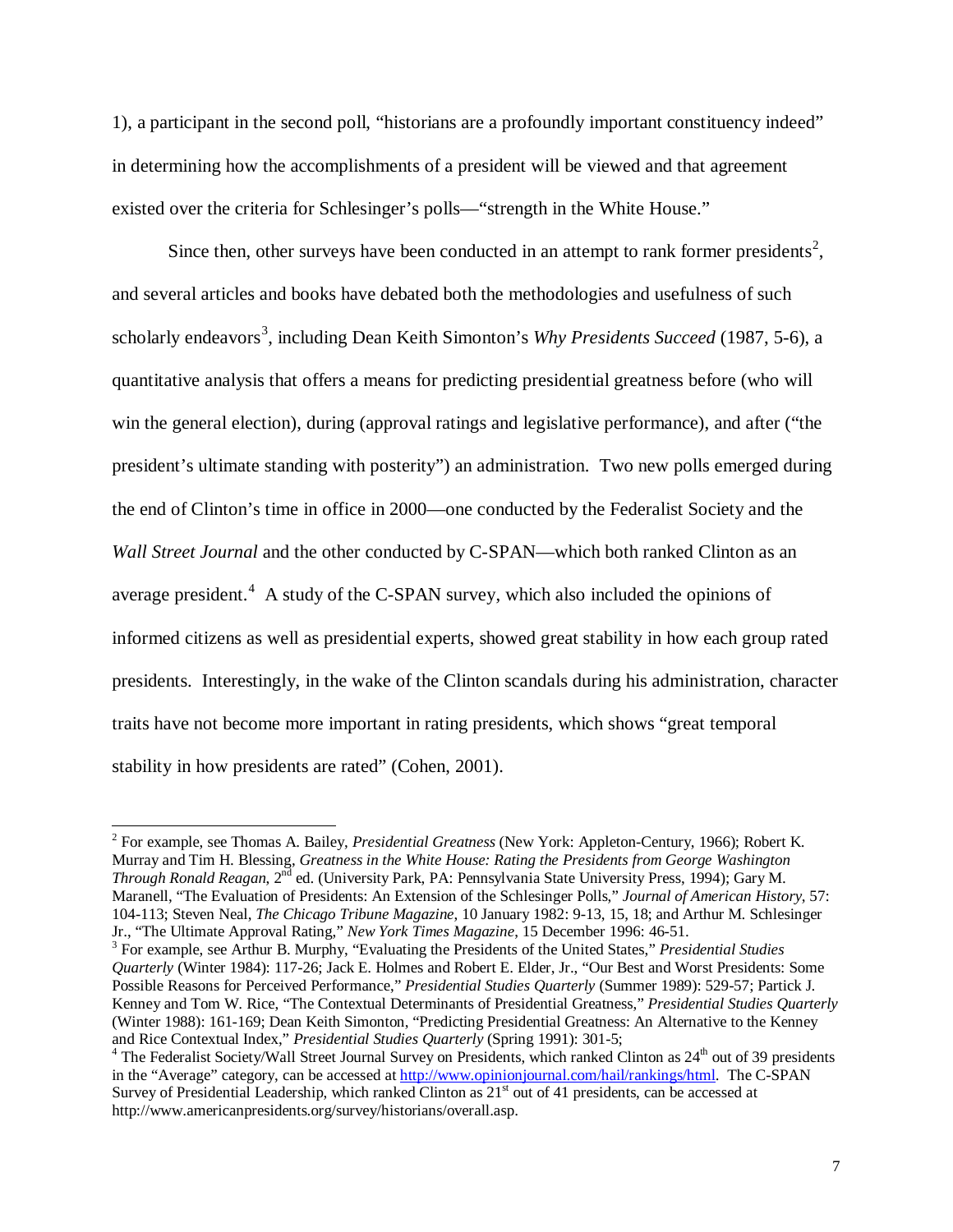When Bill Clinton became president on January 20, 1993, until Richard Nixon's death on April 22, 1994, Americans enjoyed the presence of five former presidents (Nixon, Ford, Carter, Reagan and Bush). Such an event had only occurred once before in American history in 1861 following Lincoln's inauguration (with former presidents Martin Van Buren, John Tyler, Millard Fillmore, Franklin Pierce and James Buchanan). While the activities of a former president are usually considered newsworthy, a public gathering of several former presidents can make for a great news media photo opportunity. This has occurred several times in recent years, usually at presidential library openings and dedications, or at more solemn occasions such as Nixon's funeral or the national day of prayer in Washington following the September 11, 2001 terrorist attacks.

By the 1980s, with three former presidents in the public eye and many presidential observers looking ahead to the formation of "the Reagan legacy," public discussions began about the role, if any, that former presidents should play in the operation of the federal government, since "the men who have served as our presidents are significant enough political figures for us to be concerned with them after they have left office" (Schenker 1982). Unlike some of their earlier counterparts, this new breed of former presidents in the latter half of the twentieth century did not show interest in seeking other elected or appointed positions, yet still remained newsworthy. (Upon leaving the White House, William Howard Taft became Chief Justice of the U.S. Supreme Court, John Quincy Adams served in the House of Representatives, Andrew Johnson served briefly in the Senate, and three former presidents—Martin Van Buren, Millard Fillmore and Theodore Roosevelt—ran for their former office representing third parties). By the early 1990s, some members of Congress had begun to criticize the federal funds appropriated to former presidents as an "extravagant retirement, complete with Secret Service protection for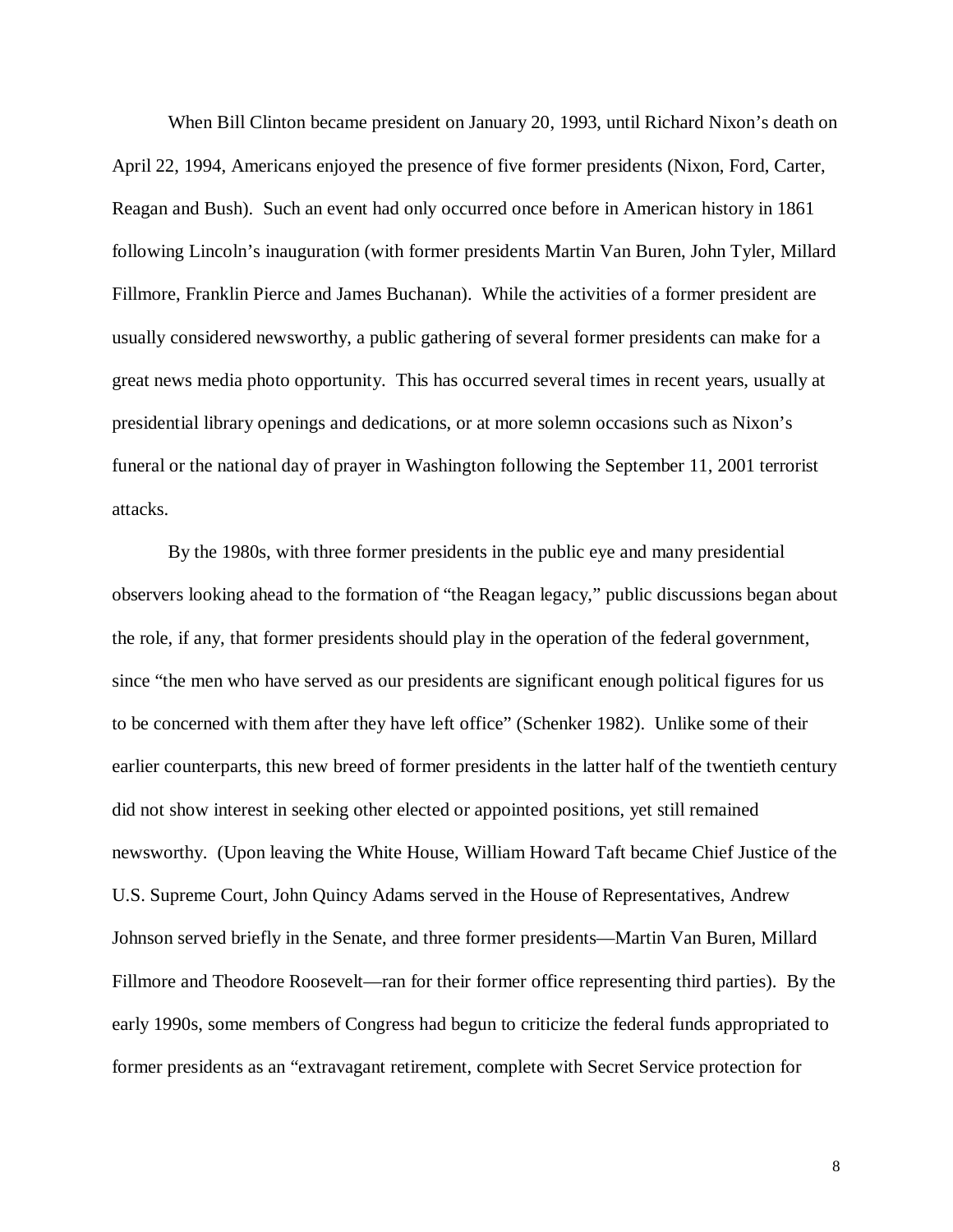widows and children, 'fat' book deals, handsome offices, and bloated staffs as well as presidential libraries that more nearly resemble monuments than research institutions" (Smith and Walch 1990, xi-xii).

At a conference debating the question of "What to do with ex-presidents?" historian Daniel J. Boorstin (Boorstin 1990) urged Americans to embrace former presidents for the knowledgeable public servants that they had both been and could continue to be through the creation of an official council of former presidents: "Who is better qualified to help us focus on enduring national issues than our former presidents with their experience and their feeling for the nation's unfinished business?" However, not many have subscribed to this official role for former presidents. Several journalists, as participants at this conference, also weighed in with their opinions on the issue of former presidents. According to broadcast journalist Roger Mudd, with no constitutional or legal mandate, a former president's role in public life has remained unofficial based on their "reputations, accomplishments, wisdom, believability and political credibility" (Mudd 1990). Perhaps ironically, Mudd pointed out that all new presidents also wish to be free of their predecessors, stating "The new headmaster does not want Mr. Chips living on campus," yet it is his colleagues in the news media that can create this problem as they continue to find these men to hold tremendous news value.

Many political observers—scholars and journalists alike—have nearly institutionalized the "legacy watch," with a president's legacy "debated, constructed, and reconstructed long before he leaves office" (Murphy and Stuckey 2002) through scholarly articles, books, conference panels, newspaper editorials, and other news media coverage about the impending finale of a president's time in office. Perhaps no president, especially during the modern presidential era, has left a greater legacy, with the help of scholars and journalists, than Franklin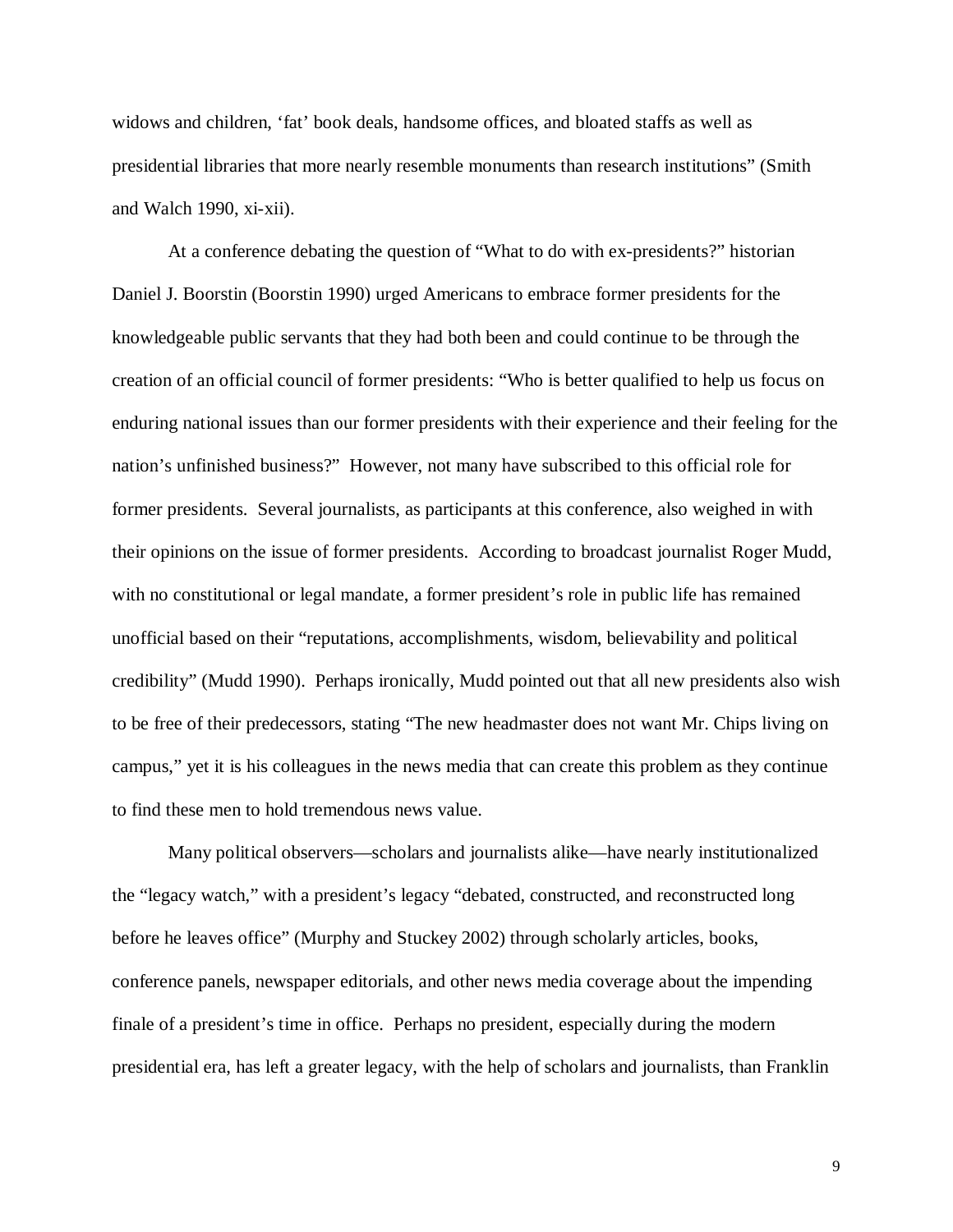D. Roosevelt, whose "legacy for his successors would be the shadow he cast on them . . . He personally dominated the political landscape, and his polices changed American society permanently" (L. Berman 1987, 209; Leuchtenburg 1983). Still, scholars and other interested presidency observers have also pointed to other contemporary presidents who have left an indelible mark on the presidency as an institution. Two noteworthy examples include Nixon, whose resignation following Watergate left the modern presidency "limited and diminished" (Woodward 1999, 514), and Reagan, whose legacy has received much attention since as early as his last year in office, as he was credited with closing "the gap between the public and its leader" (Jones 1988, vii) and putting "a stamp upon his party and upon the nation's political culture that shapes it still" (Gergen 2000, 351). According to presidential communications advisor David Gergen, who worked in the Nixon, Ford, Reagan and Clinton administrations, the ability to create a legacy is a lesson in presidential leadership for future presidents to ponder, since "the most effective presidents create a living legacy, inspiring legions of followers to carry on their mission long after they are gone."

#### *Life After the White House in the Modern Era: Does Time Heal All Wounds?*

Since FDR's death in 1945, only one other president, John F. Kennedy, died while in office. The remaining nine presidents (some longer than others) enjoyed their time in the exclusive club of ex-presidents, fondly called "my exclusive trade union" by former president Herbert Hoover. (Hoover was the only former president when he left office in March 1933 and he enjoyed the longest tenure as an ex-president, 31 years until his death in 1964). Various factors can impact the activities of and public expectations for a former president, including his age when leaving office (leaving the presidency as a relatively young man can create much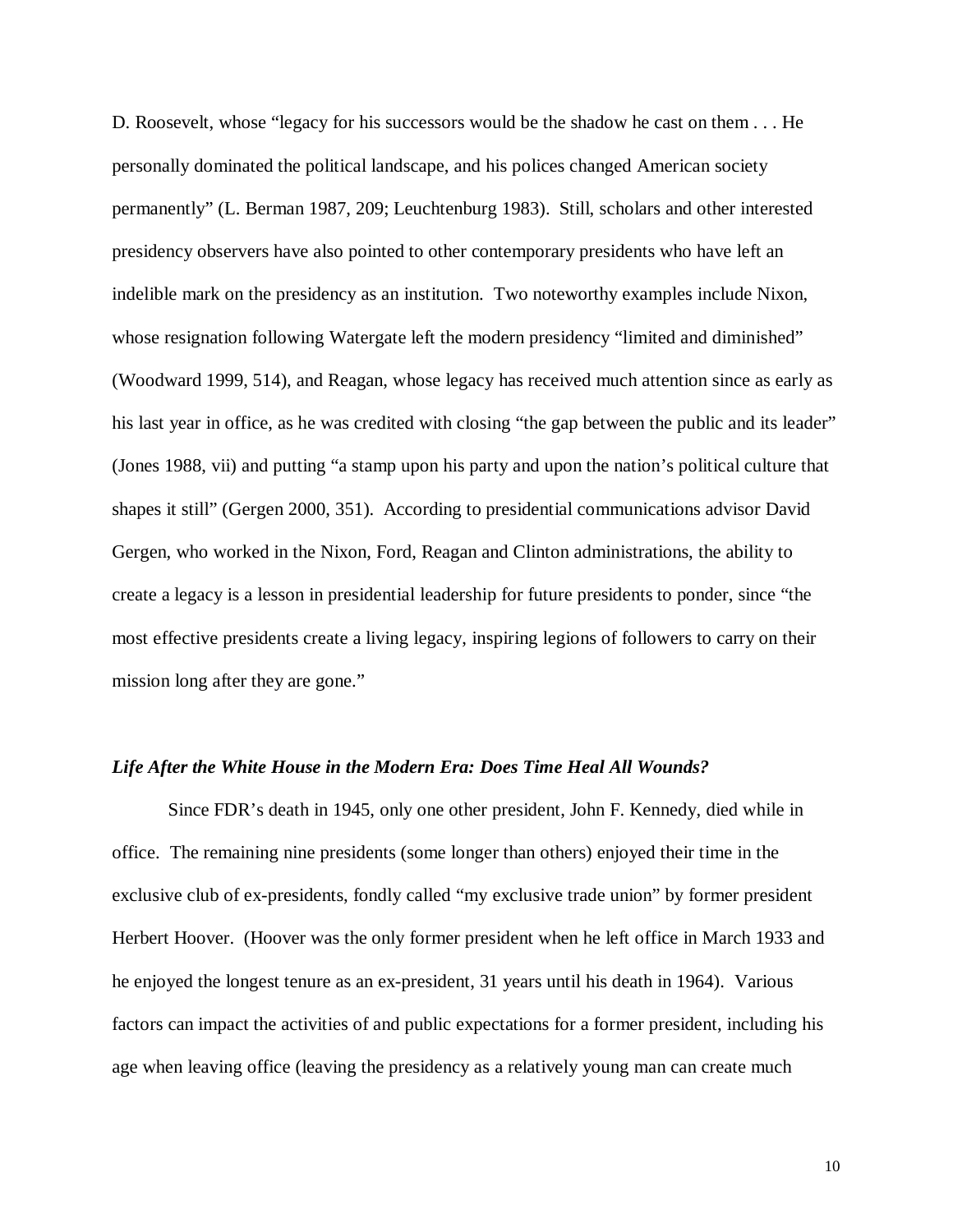higher expectations about contributions to public life), his length of tenure in office (a two-term president presumably contributed more to policy changes during his time in office and can receive more attention as a policy "expert"), and whether or not a president leaves office in good standing with the public (some presidents have left office with low approval ratings and/or under the cloud of a scandal, leaving even more legacy-related questions to debate than usual). The activities in which former presidents have engaged during the past half century have varied tremendously due not only to the circumstances stated above, but also due to the individuals desire to be publicly active and viewed as making a useful contribution to society and, therefore, also viewed as a successful former president.

Harry Truman, while not a young man when he left office in 1953, would spend twenty years as a former president until his death in 1973. Truman relished his return to life as a private citizen in Independence, Missouri, and it was this simple life as a former president that allowed his low public approval ratings upon leaving office to slowly begin to rise during his post-White House years through the public's glimpses, via news coverage, of his daily activities. He spent a good deal of his time going for walks, playing the piano, driving, writing his memoirs, and working at his library—for many years, the "most memorable exhibit on display was Truman himself." Truman left the White House with no secret service protection, and no expense accounts or staff funded through the federal treasury; he also did not work as a lobbyist or consultant and never attempted to cash in on his fame as a former president. His return to life as a citizen was considered one of the happiest periods of his life (McCullough 1990, 47-54), and his public approval resurgence by the late 1970s lead to many politicians and citizens alike longing for the simplicity and directness of Truman's political style.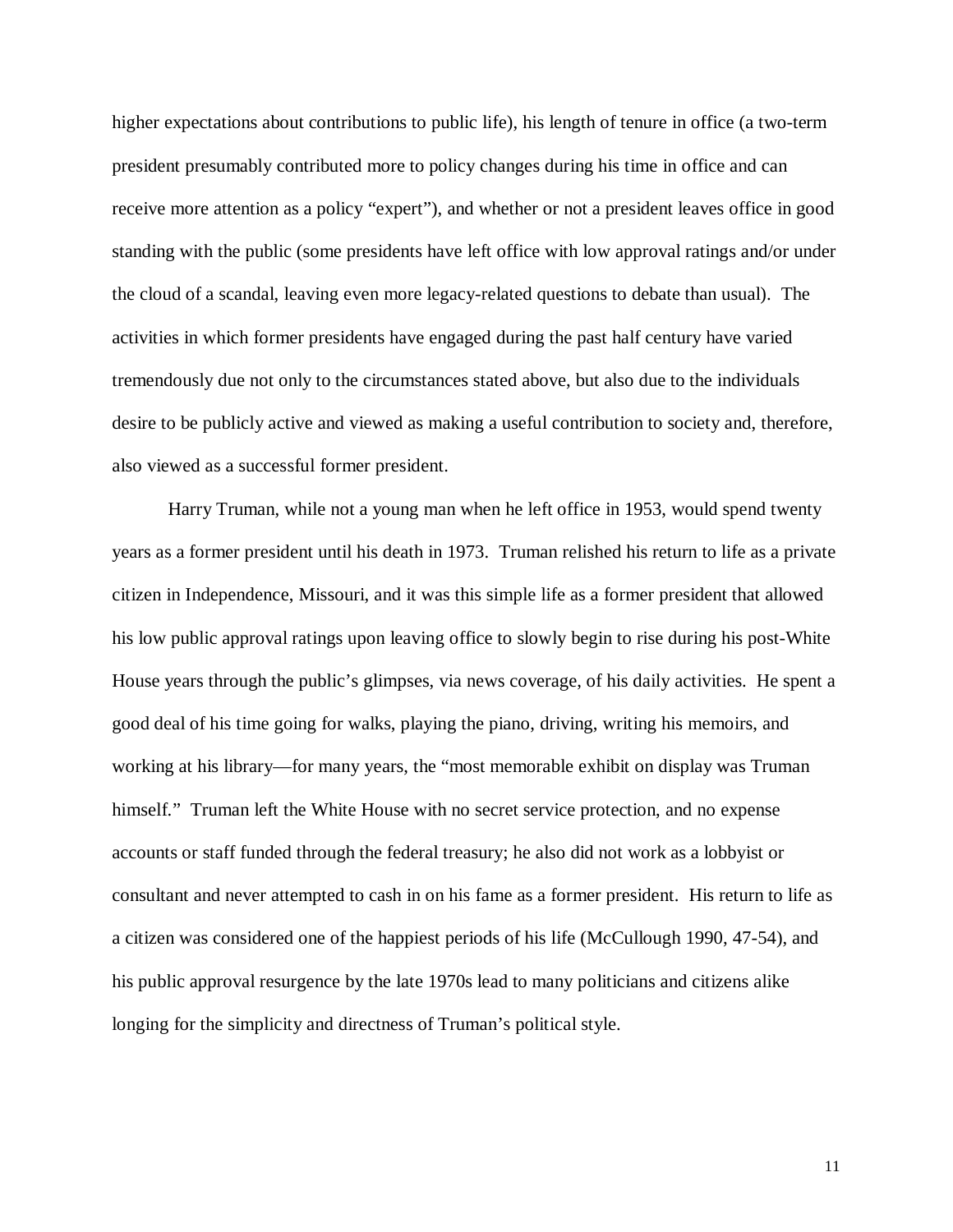Upon leaving the White House in 1961, Dwight Eisenhower also enjoyed his chance to return to life as a private citizen, and at the age of 70 he did not have a high public expectation for continued service. Instead of remaining active on the political scene, Eisenhower played golf, visited with friends, wrote both formal and informal memoirs of his life and presidency. His political visibility remained low key; he gave advice on foreign and military affairs when asked by Presidents Kennedy and Johnson, and months before his death in 1969, Eisenhower had endorsed Nixon in his 1968 bid for the presidency. Eisenhower's ranking as a great president has steadily risen among historians since first being rated as "average" in Schlesinger's 1962 survey, with more recent surveys placing him in the top ten and labeling him as "near great."<sup>[5](#page-13-0)</sup> According to biographer Stephen Ambrose (1990, 573), the eight years of peace and prosperity during the Eisenhower years will continue to improve his public standings as a great president: "No other President in the twentieth century could make that claim. No wonder that millions of Americans felt the country was damned lucky to have him."

The next two former presidents—Johnson and Nixon—would leave office under much different circumstances. Johnson, whose initial legacy could be summed up by one word— Vietnam—spent his four years out of office, prior to his death in 1973, building his library, writing his memoirs, and working on his ranch. His public appearances were limited, but did include some speaking engagements (most notably at the LBJ Library) and interviews with Walter Cronkite. The press, however, portrayed him as "a sullen, bitter, brooding, unhappy man, retreating to the isolation of his ranch to lick his wounds" (Hardesty 1990, 97). By the 1990s, Johnson was enjoying a resurgence in public standing in spite of Vietnam, in part through efforts of the Johnson Library, family members, former colleagues, and even scholars who began to pay more attention to Johnson's achievements in the domestic policy arena (Sweany 2000).

<span id="page-13-0"></span><sup>&</sup>lt;sup>5</sup> See both the Federalist Society/Wall Street Journal and C-SPAN surveys from 2000.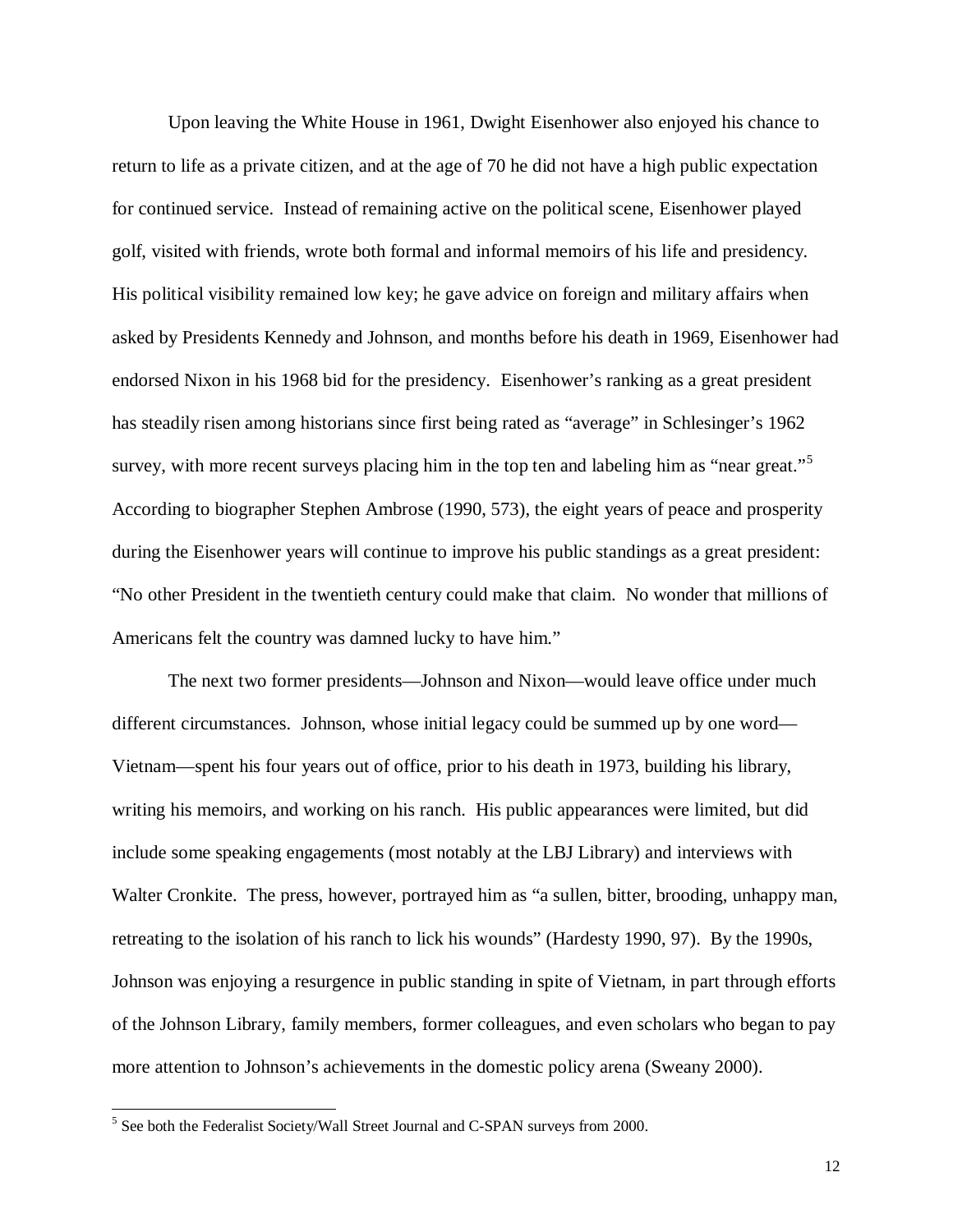According to Richard Goodwin (1999), former speechwriter during the early years of the Johnson administration, scholars and commentators were finally reassessing Johnson's domestic agenda, which had long been obscured because of Vietnam: "[F]or years afterward, the moans of the battlefield have obscured the narrative of achievement and spacious vision that may ultimately rank Lyndon Johnson among our very great leaders."

After his resignation from office in August 1974, Nixon began a twenty-year effort of rehabilitating his public image and shaping his legacy while "running for ex-president." He traveled around the world, wrote several books (mostly on foreign policy), gave lectures, wrote newspaper editorials and counseled presidents on the state of foreign affairs. Public passions about Nixon, both good and bad, continued throughout his twenty-year tenure as a former president; however, slight improvements in his rankings by historians have been slow in coming as he is still rated as "below average" and in the bottom third of recent surveys.<sup>[6](#page-14-0)</sup> According to biographer Melvin Small (1999, 307-8), Nixon did restore some of his image as a knowledgeable resource for national and international concerns: "Whatever people may have thought of Watergate and Nixon personally, by the time [his] library opened [in July 1990], many considered him a wise elder statesman whose ideas about foreign policy, particularly relating to the communist bloc, were worth listening to." Upon his death in 1994, many political observers discussed the Nixon legacy, which was muddled at best even two decades after Watergate: "At Nixon's death, nothing about him was perfectly clear anymore. Like children standing at the grave of a deeply flawed father, Americans began to construct a more complex picture of his strengths and weaknesses" (Alter 1994).

<span id="page-14-0"></span>According to Gerald Ford (1990, 173), who once described his post-presidential years as being "without prescribed activities and [enjoying] a marvelous array of choices," five themes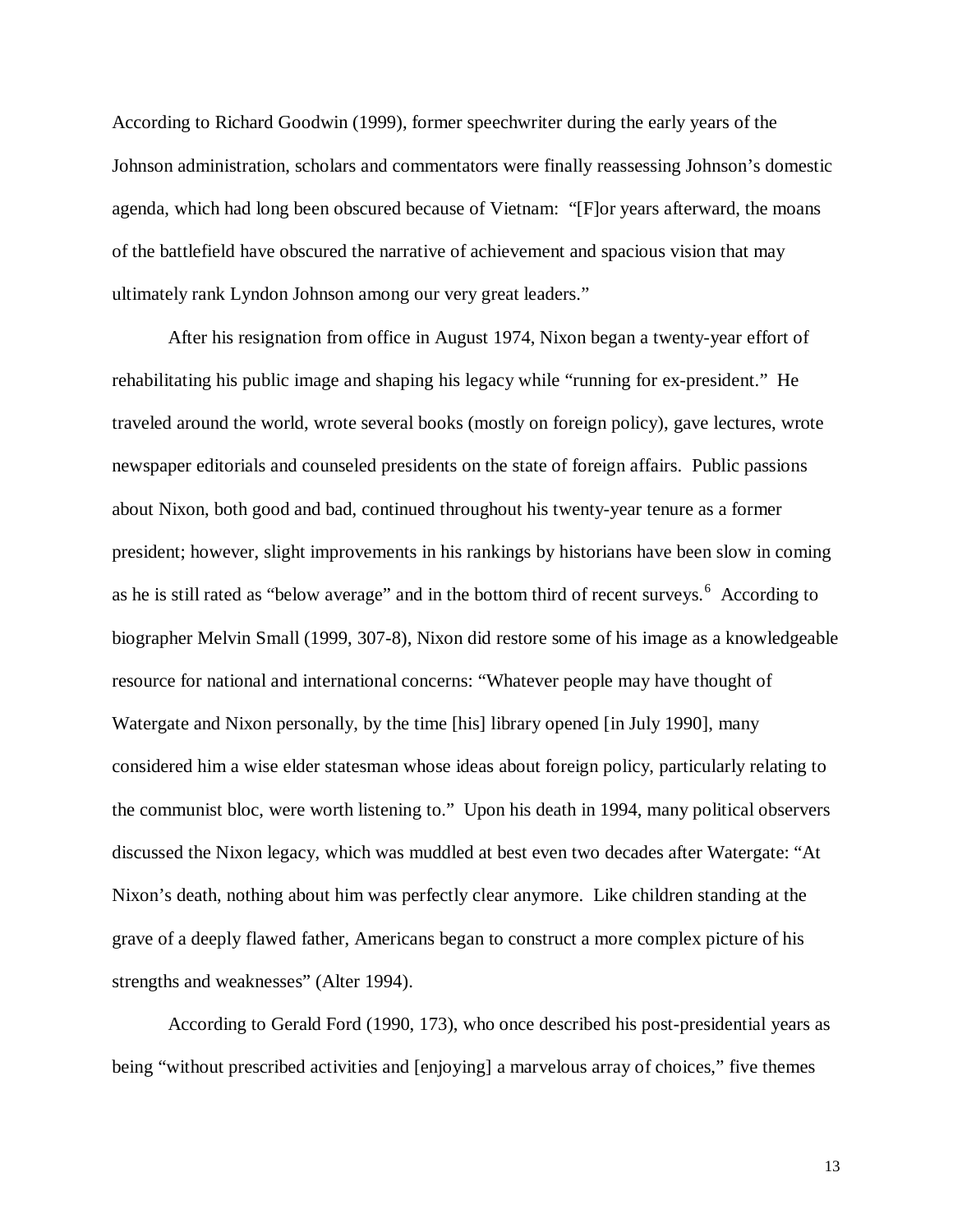have characterized his return to public life, including education, advocacy, partisanship, the celebrity status accorded a former president, and former presidents as symbols. In addition to writing his memoirs and remaining somewhat active in Republican politics (including Ronald Reagan's 1980 presidential campaign), Ford was criticized during the early 1980s for his ability to make large sums of money from business consulting and his service on a variety of corporate boards (Morganthau and DeFrank 1981). However, Ford's legacy, like that of many of his predecessors, has improved with time. After his appearance, at age 87, at the 2000 Republican National Convention, where his political colleagues paid him tribute, political observers in the press also began to cast a different light on his political legacy as "underrated" for his role in helping the nation recover from Watergate, which has been considered "one of America's darkest periods" (Newsweek 2000).

Jimmy Carter's role as a former president represents a unique schism in the pattern of his contemporary colleagues—his accomplishments as an ex-president in many ways rival those of his presidency. Carter was also relatively young when he left office in January 1981; at the age of 56, he had many viable years with which to remain publicly active. Through his work with Habitat for Humanity, international human rights, overseeing elections and other diplomatic foreign missions, there has been continuity in the issues that Carter pursued both during and after his years in the White House. Carter has "redefined the ex-presidency" by adding a new dimension "to the traditional roles of ex-presidents—the retired statesman who simply returned to his home, from which he offered sage advice, or, more rarely, the occasional public servant who ran for office again or accepted a presidential appointment." In just over a decade after his presidency, Carter's record, particularly in foreign policy, had begun to look better in retrospect as he solidified "the political resurrection that had turned 1980's malaise-ridden loser into 1994's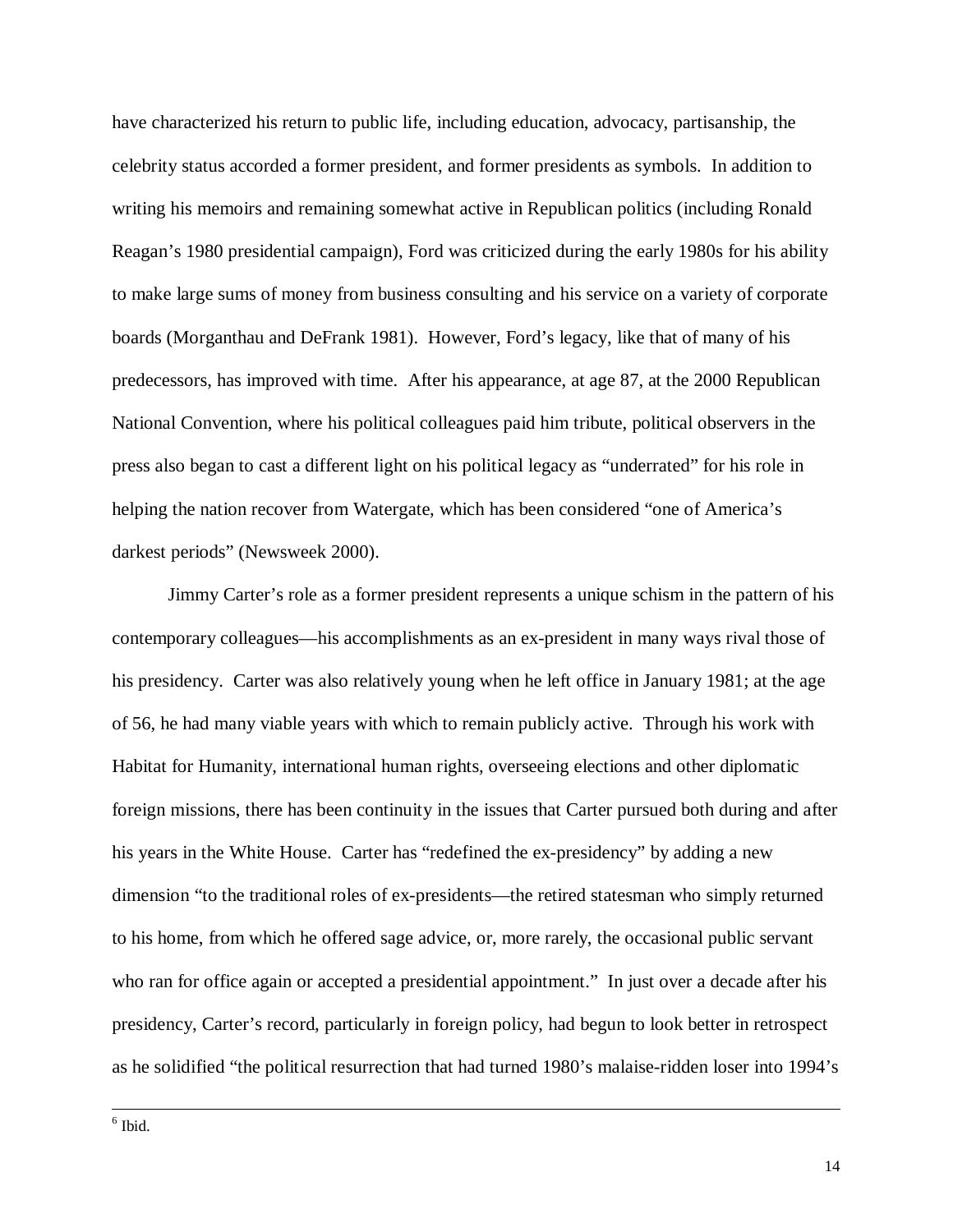distinguished global peacemaker" (Brinkley, 1998, xi-xii). According to historian Douglas Brinkley, Carter used his time in the White House "as a stepping-stone to greater *global* achievement. . . . What Carter really wanted was to find some way to continue the unfinished business of his presidency. . . . Nothing about the White House so became Carter as having left  $it''$  (xvi).

Ronald Reagan, as the longest living ex-president and first two-term president to leave office since Eisenhower, has remained newsworthy throughout his tenure as a former president. Each year his birthday in February is a ready-made news story recollecting the achievements of the Reagan administration, and much press attention was paid to the announcement in 1994, and has continued since, that Reagan was battling Alzheimer's. By the end of the decade the press was following closely the efforts to name a variety of federal venues after Reagan, including National Airport in Washington and the Reagan Federal Building. Initially, his legacy was discussed in terms of his skills as a communicator and the changes that brought to presidential leadership during the 1980s, that in addition to policy changes "his more important legacy is in how much he changed our minds" (Gergen 1989). The successful public image of strong leadership cultivated by the Reagan administration, in spite of the perceived manipulation of the news media, continues to mold his legacy, exemplifying the fact that "Americans felt good about Reagan generally, if not about the presidency itself. If Reagan had alienated reporters, it had not affected his bond with the public"(Liebovich 2001, 148).

In contrast to his immediate predecessor and former boss, the initial assessment of George H. W. Bush's legacy was formed, without the lead-time in the press of a second term, following his reelection loss in 1992. And while his pardons of Casper Weinberger and others involved in the Iran-Contra scandal during the last weeks of his administration threatened to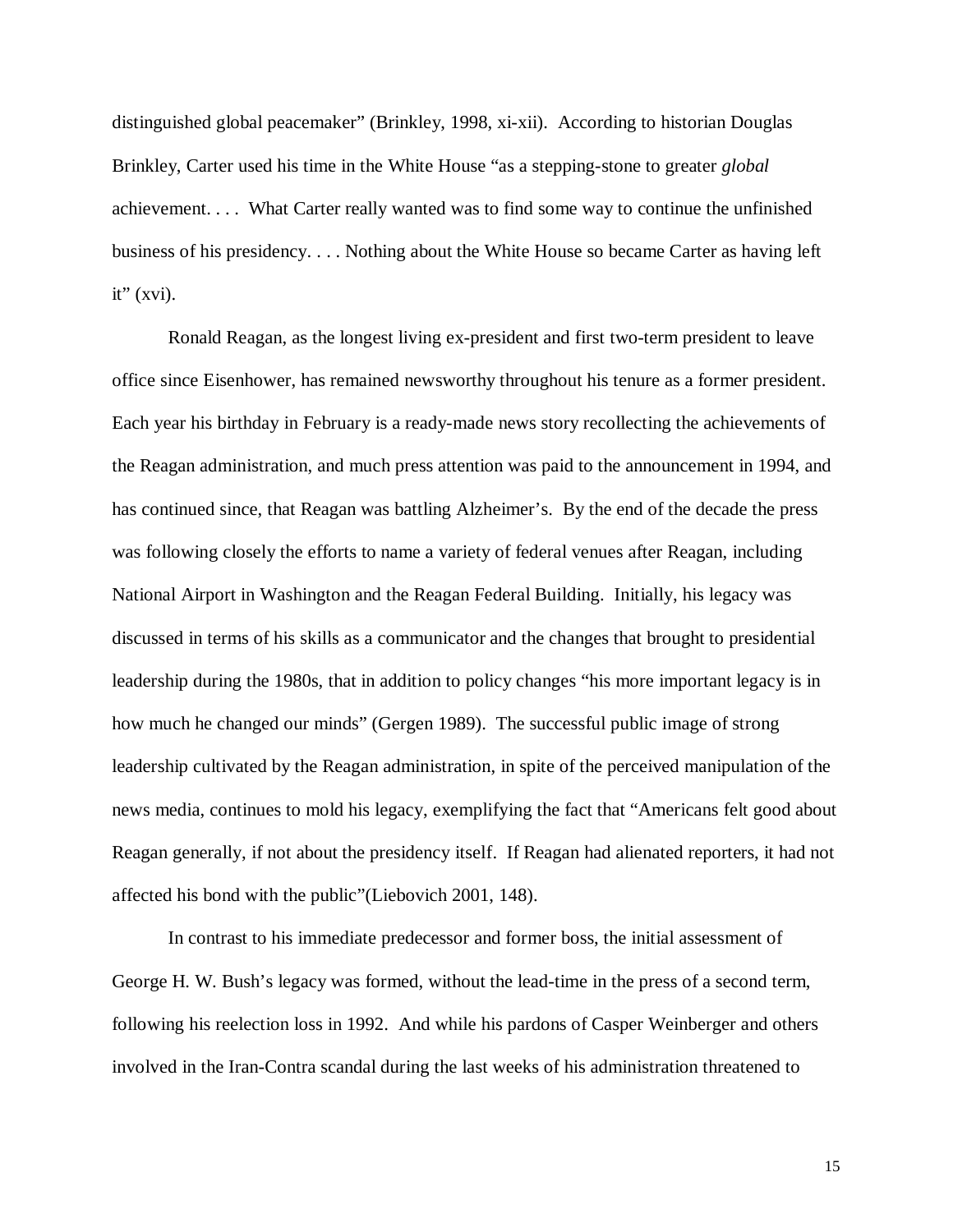tarnish his legacy, Bush has maintained a somewhat low profile as a former president and has been "deeply ambivalent about trying to shape his own legacy" (McDaniel 1997). Bush has participated in the usual activities of former presidents, including speeches and publishing books. At the dedication of his library in 1997, however, Bush made it clear that it was the job of historians, not his or the library's, to assess his legacy. Bush has remained off the national stage, having stated "we only have one president at a time," particularly since the election of his son as president in 2000. He has been reluctant to use his library "to erect a monument to himself," sees much of his legacy in the political careers of his sons, George W. and Jeb Bush, and sets himself apart as a former president in his "calm indifference to his place in history" (Walsh 1997).

#### *Clinton's Legacy: The Perpetual Paradox*

Even before Clinton officially left office, presidential scholars and the news media began considering the question of the Clinton legacy. As the youngest man to leave the White House since Teddy Roosevelt in 1909, and as a two-term president, Clinton faced different and perhaps greater public expectations as a former president than some of his predecessors. By most accounts, Clinton was a complex president during a "turbulent" political era in American history; during the 1990s, Americans witnessed both tremendous economic growth and partisan polarization in Washington while trying to sort out the complexities of where America fit into the post-Cold War "New World Order" (Schier 2000). The Clinton years have also been described as a paradox and a time of missed opportunities—a skilled politician governing at a time of economic prosperity yet whose personal scandals diminished his ability to command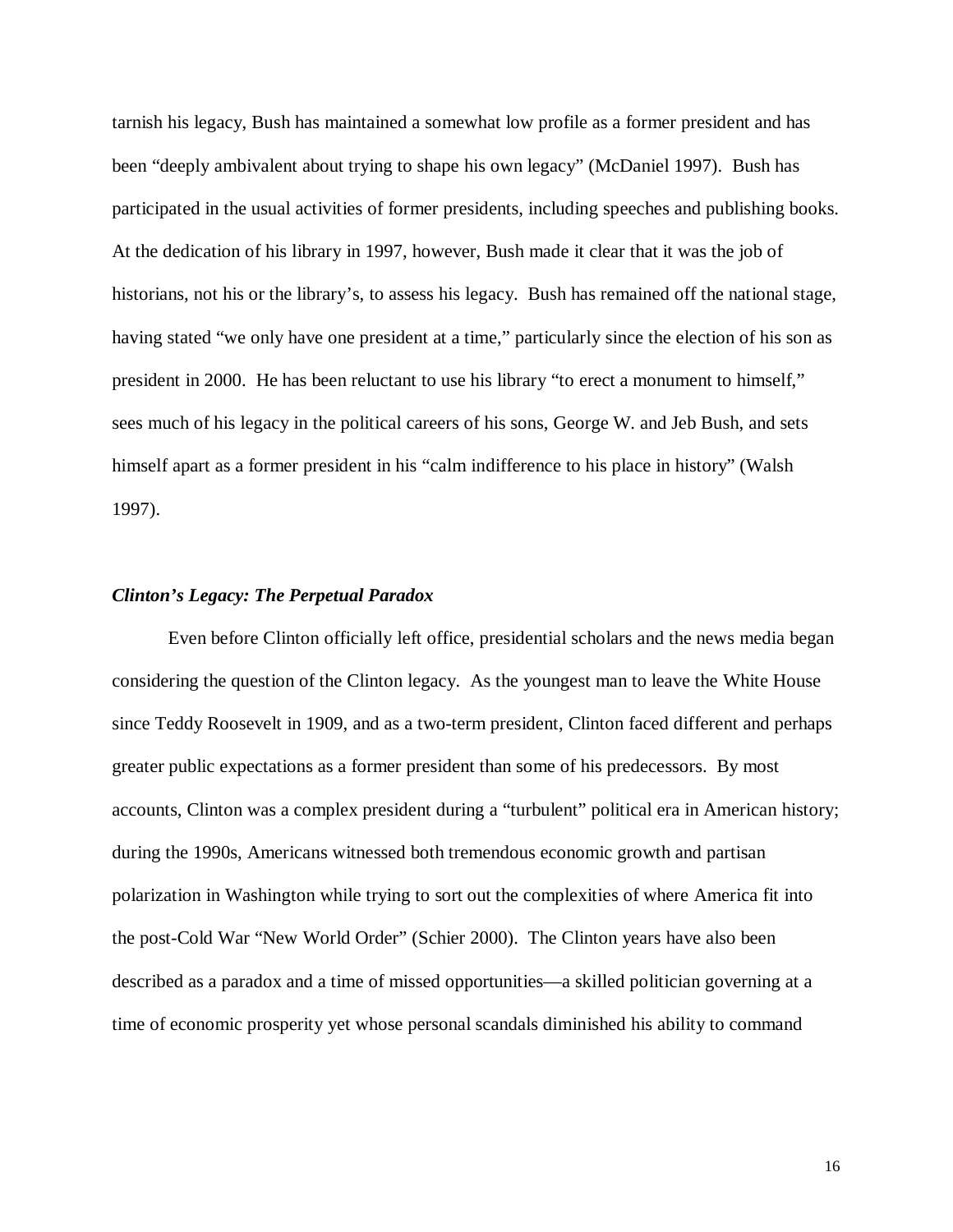leadership over the national agenda. Clinton is viewed as "a politician of extraordinary talent [who] missed the opportunity to be an extraordinary president" (Dionne 2001).

In spite of the economic growth during the 1990s, the achievement of producing a balanced budget, and policy victories like welfare reform, the impeachment in 1998 will forever cast a dark cloud over the Clinton presidency as it "continued the long-term loss of presidential prestige" that began during the imperial presidencies of Johnson and Nixon (W. Berman 2001, 123). The economic boom of the 1990s may also work against the ultimate legacy of the Clinton years, since facing a crisis provides a better opportunity for strong leadership: "Except for the scarlet letter of impeachment, Clinton's presidency is not particularly likely to stand out because the times in which he governed denied much opportunity to make a bold mark" (Campbell and Rockman 2000, ix). But some remain optimistic for a positive legacy based on Clinton's policy accomplishments, once the memory of the impeachment has begun to fade, which "might eventually outweigh his lack of personal judgment. Historians tend to be more concerned generations later with the impact a president has on a country from the long view" (Liebovich 2001, 229).

In the waning days of the Clinton presidency, the national news media also began to weigh in with their early assessment of the Clinton legacy, particularly how to view the personal failings of such a skilled politician. But in one of his last acts as president, Clinton extended the national discussion about his lack of moral judgment by granting a presidential pardon to Marc Rich, a wealthy financier-turned-fugitive whose ex-wife had donated millions of dollars to Democratic Party coffers and whose attorney was once employed by the Clinton administration. Others who received a pardon included Susan McDougal (who served 18 months in jail for refusing to testify against the Clintons in the Whitewater scandal), Patricia Hearst (the publishing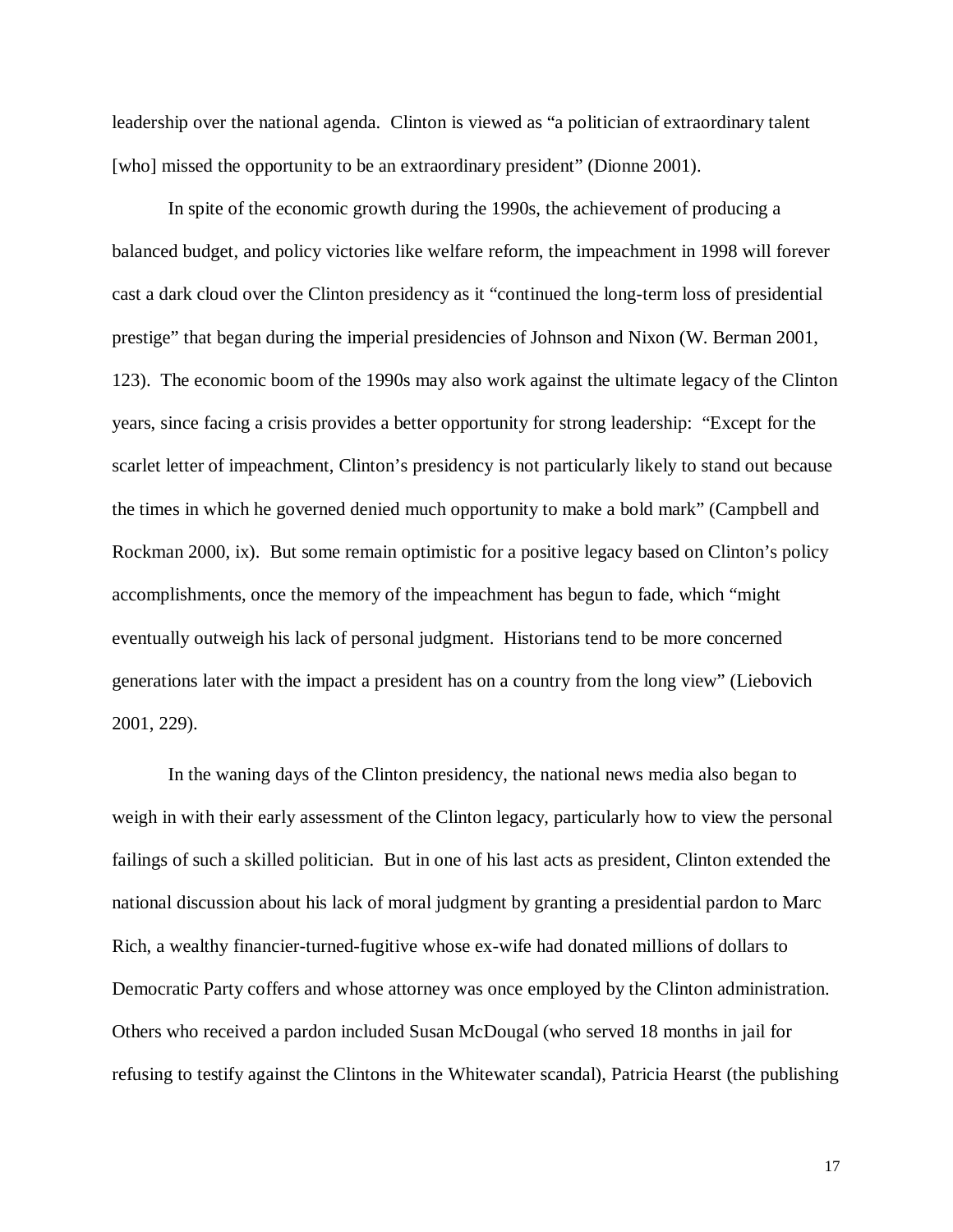heiress kidnapped in the 1970s), and Roger Clinton (the President's half-brother who once received a conviction on drug charges). The Rich pardon remained the most controversial; Rich had been living in Switzerland since 1983, having fled the country when he was indicted on federal charges of evading more than \$48 million in income taxes and illegally buying oil from Iran during the 1979 hostage crisis (Rosenblatt and Vrana 2001). Other negative stories also followed Clinton out of office, including those about gifts that the former president and First Lady had not properly reported, rumored misdeeds and pranks by Clinton staffers in their last hours in the White House, the cost and location of Clinton's post-presidential offices, and Clinton's negotiation of a deal with the special prosecutor to end legal problems stemming from the Monica Lewinsky scandal. But it was the flap over the Marc Rich pardon, as well as other questionable pardons that had been solicited by Clinton's brother-in-law, Hugh Rodham, that lead the *New York Times* in an editorial to declare Clinton's last presidential acts a "redoubled effort . . . to plunge further and further beneath the already low expectation of his most cynical critics and most world-weary friends" (New York Times 2001).

#### *Former President Clinton as News: The Gift That Keeps on Giving*

Stories in the national news media about Clinton's ongoing problems kept the former president in full public view for months after he left the White House with much coverage that presented a critical and negative tone<sup>[7](#page-19-0)</sup> about the end-of-administration scandals and how his legacy would be adversely affected. Other studies have documented the finding of the prevalent coverage of Clinton once he left office. According to a study by the Center for Media and Public

<span id="page-19-0"></span> $<sup>7</sup>$  For the purposes of this study, critical and negative news coverage consists of scandal-related coverage or other</sup> issues that reporters suggest may harm the development of a positive presidential legacy. Neutral and/or positive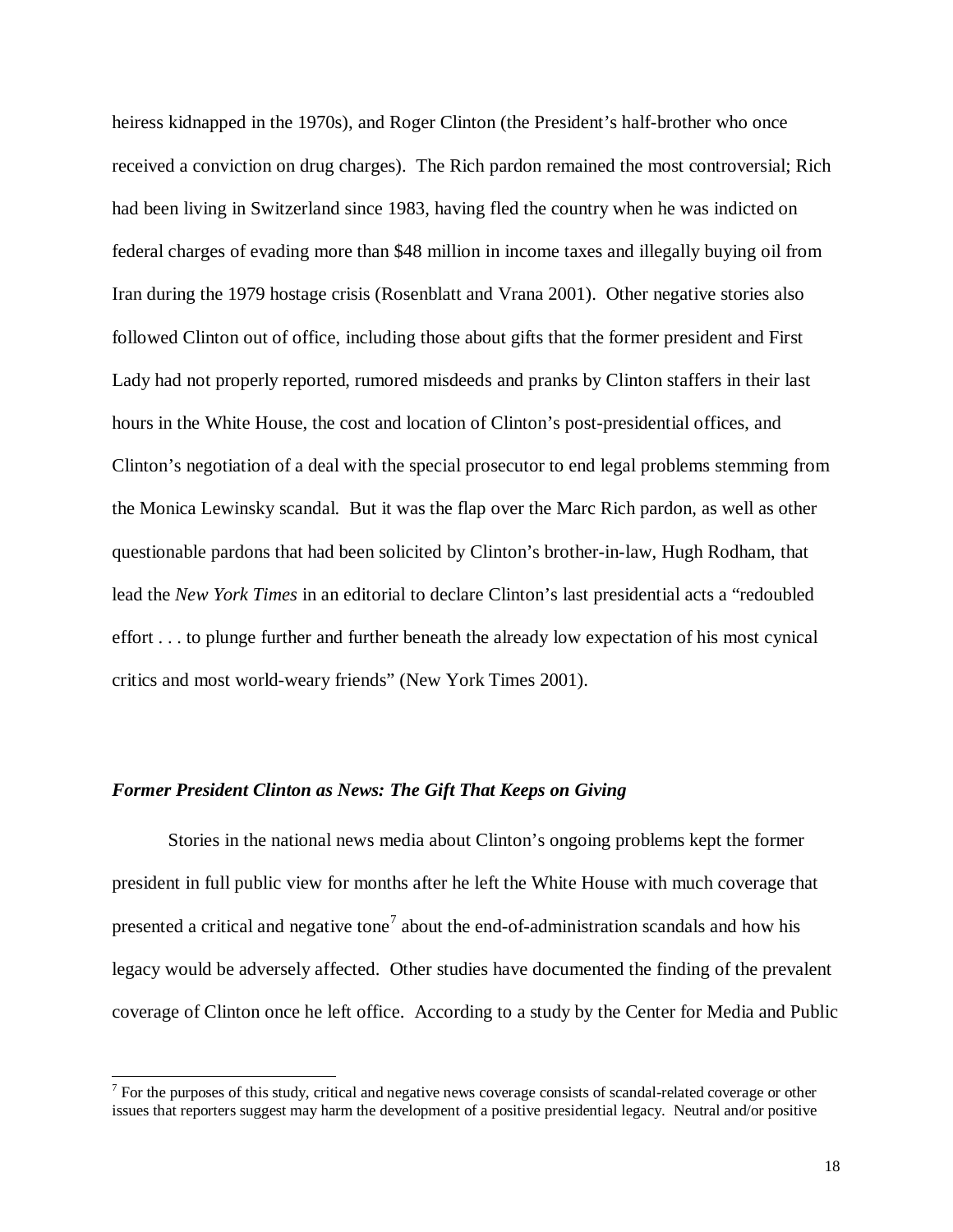Affairs (CMPA)<sup>[8](#page-20-0)</sup> published in March 2001, during the time period of January 21, 2001 through February 28, 2001, a total of 101 stories about Clinton were broadcast on the nightly network news shows, compared to only 14 stories that had been aired on former president George H. W. Bush during the same time span in 1993 (2001a). A second study by the CMPA published in May 2001 found that during the first 100 days of the new Bush administration in 2001, stories related to the Rich pardon ranked  $6<sup>th</sup>$  in a study of top ten news stories on the nightly network news shows (in number of minutes). And if late-night television is any indication of news prominence on the national level, Clinton also beat out Bush during the first 100 days in the number of jokes; Jay Leno, David Letterman, Conan O'Brien and Bill Maher "barely seemed to notice the presidential transition" as Clinton garnered 293 jokes compared to Bush's 200, according to the same study (2001b). The potential damage to Clinton's legacy resulting from the pardons also remained a topic of discussion on the op-ed pages of America during Bush's honeymoon. For example, a column in the *Christian Science Monitor* stated: "Permanent damage to Clinton's legacy and future is possible, but unlikely, say some analysts. Virtually every previous president who left office under some sort of cloud eventually recovered standing with the American people. But for now the ex-president's travails have damaged his ability to provide a countering view to President Bush's initial policy proposals" (Grier 2001).

*Coverage in the New York Times*: An analysis of Clinton stories in the *New York Times* from January 21, 2001 through December 31, 2001 shows several negative stories about Clinton in early 2001, but as the frequency of the stories decreased throughout the year, the tone of the coverage began to turn more positive. The shift toward more neutral or positive coverage is

 $\overline{a}$ 

<span id="page-20-0"></span>coverage consists of stories about a president's post-White House activities that keep him in the public eye without harming his potential legacy.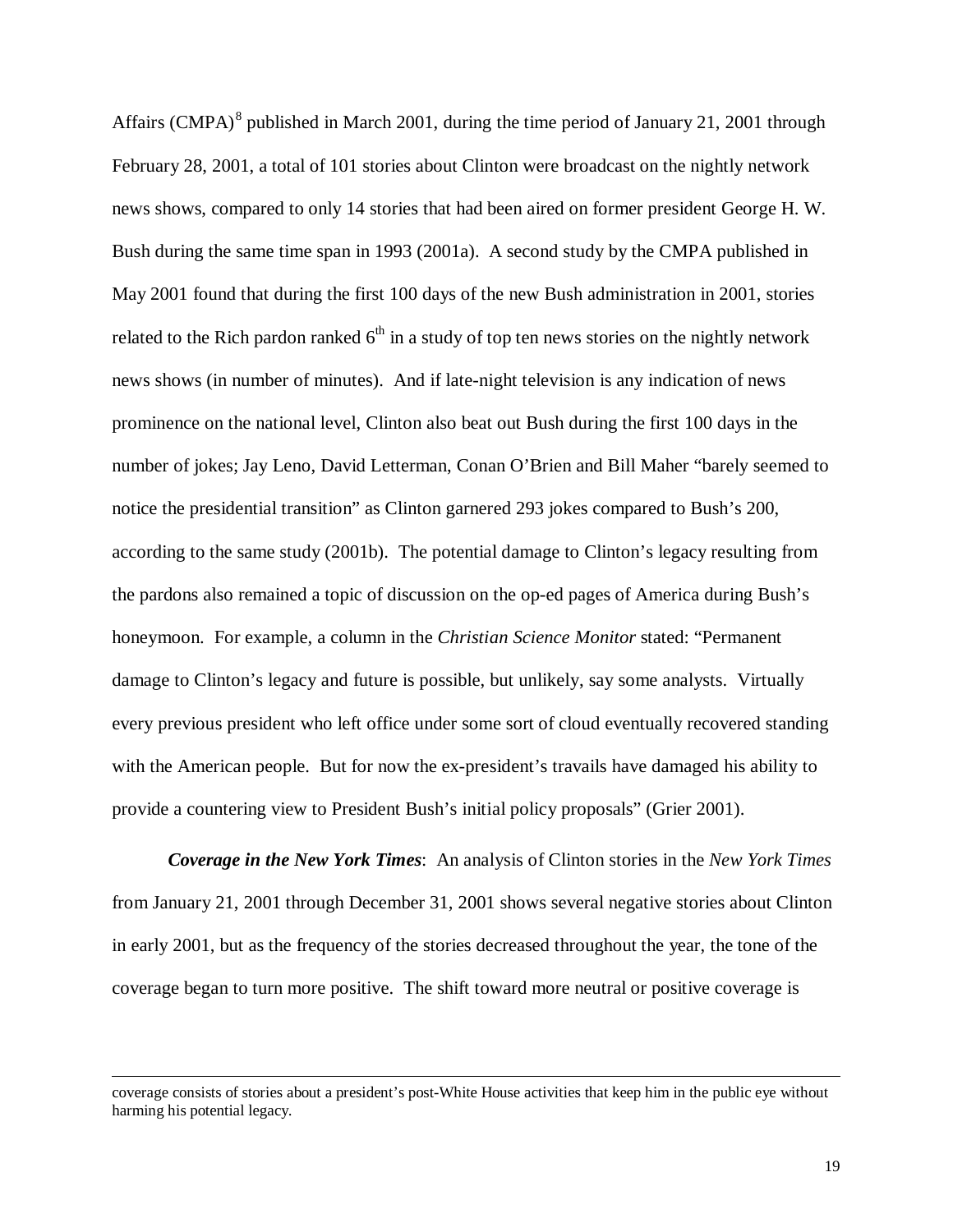consistent with the coverage, considered "largely favorable in tone," that each of his four predecessors received after leaving office (Asante, 74). During the time period studied here, a total of 174 news stories (excluding editorials and columns) appeared in which Clinton or his actions were the subject. (A break down of topics covered in these stories is provided in Table 1).

A more focused look at the tone of coverage shows that in his first weeks out of office, stories on Clinton were mostly negative in tone, which is not surprising when considering the conditions in which Clinton left office. The focus of early Clinton coverage is centered on basically two issues: last minute pardons and the taking/returning of White House gifts and other property. During Clinton's first month out of office, 84 news stories appeared in the *Times* (from January 21<sup>st</sup> to February 21<sup>st</sup>) focusing on the former president; of those, 40 stories were related to the pardons and seven focused on White House gifts. Negative coverage of Clinton in the *Times* peaked in mid-February with ten front-page stories in a 16-day span from February 9<sup>th</sup> to February  $25<sup>th</sup>$  (including four stories on the Rich pardon and subsequent investigation, two stories on Roger Clinton's role in the pardons, one story about Hugh Rodham's role in the pardons, one story about the pardons in general, and two stories about Clinton's initial choice of office space in Manhattan). Negative news coverage of Clinton during his first six weeks out of office prompted *New York Times* columnist Adam Nagourney to document the irony of Clinton's political isolation while perhaps enjoying the notoriety as the world's most famous man. Nagourney described Clinton on March  $1<sup>st</sup>$  as "a man who so craves attention and company and is [now] described by friends as adrift and often isolated," concluding that "the incessant

<sup>&</sup>lt;sup>8</sup> The Center for Media and Public Affairs is a nonpartisan research and educational organization that conducts scientific studies of the [news](http://www.cmpa.com/politics/polindex.htm) and [,](http://www.cmpa.com/tvent/tvindex.htm) and its goal is to provide an empirical basis for ongoing debates over media fairness and impact through studies of media content.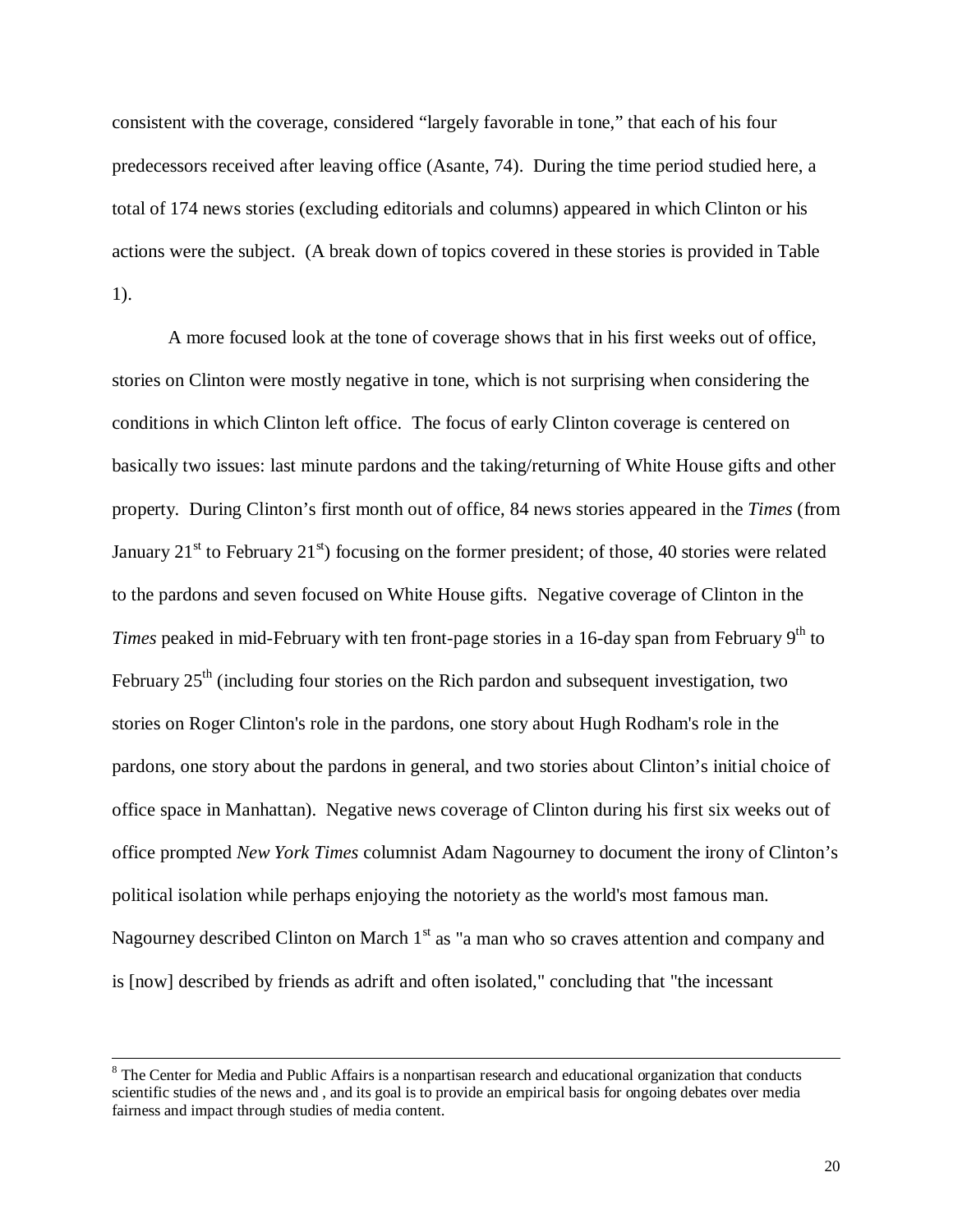controversy over a series of last-minute pardons has exacerbated his forced isolation" (Nagourney 2001).

By May, stories appearing in the *Times* about Clinton were mostly neutral in tone for several weeks, turning to mostly positive stories by late July, taking a more human-interest perspective on the former president that described more typical activities that Americans had come to expect (for example, a story appearing on May  $16<sup>th</sup>$  discussed Clinton's attendance at a New York high school graduation). Previously critical storylines about the end-ofadministration scandals also began to neutralize somewhat in May; for example, staff writer Christi Marquis wrote on May  $19<sup>th</sup>$  that the vandalism reported in the White House by Clinton staffers was overblown. A front-page story on Clinton's Harlem office appears on July  $31<sup>st</sup>$ , followed by another front-page story about his book deal on August  $7<sup>th</sup>$ . In a 12-day period from July 31st through August 11th, Clinton received a total of 13 news stories in the *Times*, as well as a column by Maureen Dowd on August  $1<sup>st</sup>$  about Clinton's public relations strategy as a former president: "Trying to move past the fiasco about the Marc Rich pardon and the china and silver heist, Mr. Clinton emerged from a funk and reintroduced himself this week. He has reintroduced himself so many times after overstepping and screwing up . . . [that] his old White House aides laugh at the fact that the Protean Pol is still doing it after his presidency is over" (Dowd 2001).

Coverage of Clinton decreases after the spring and early summer months with only thirteen stories from August  $11<sup>th</sup>$  through December  $31<sup>st</sup>$ . Coverage of Clinton during 2001, however, ends with a familiar theme from earlier in the year—a December  $21<sup>st</sup>$  front-page story on Clinton's attempt to repair his public image and the strategy for building his legacy. In describing the aggressive public relations campaign to strengthen Clinton's image during his first year out of office, staff writer Richard Berke wrote, "No modern president has ever mounted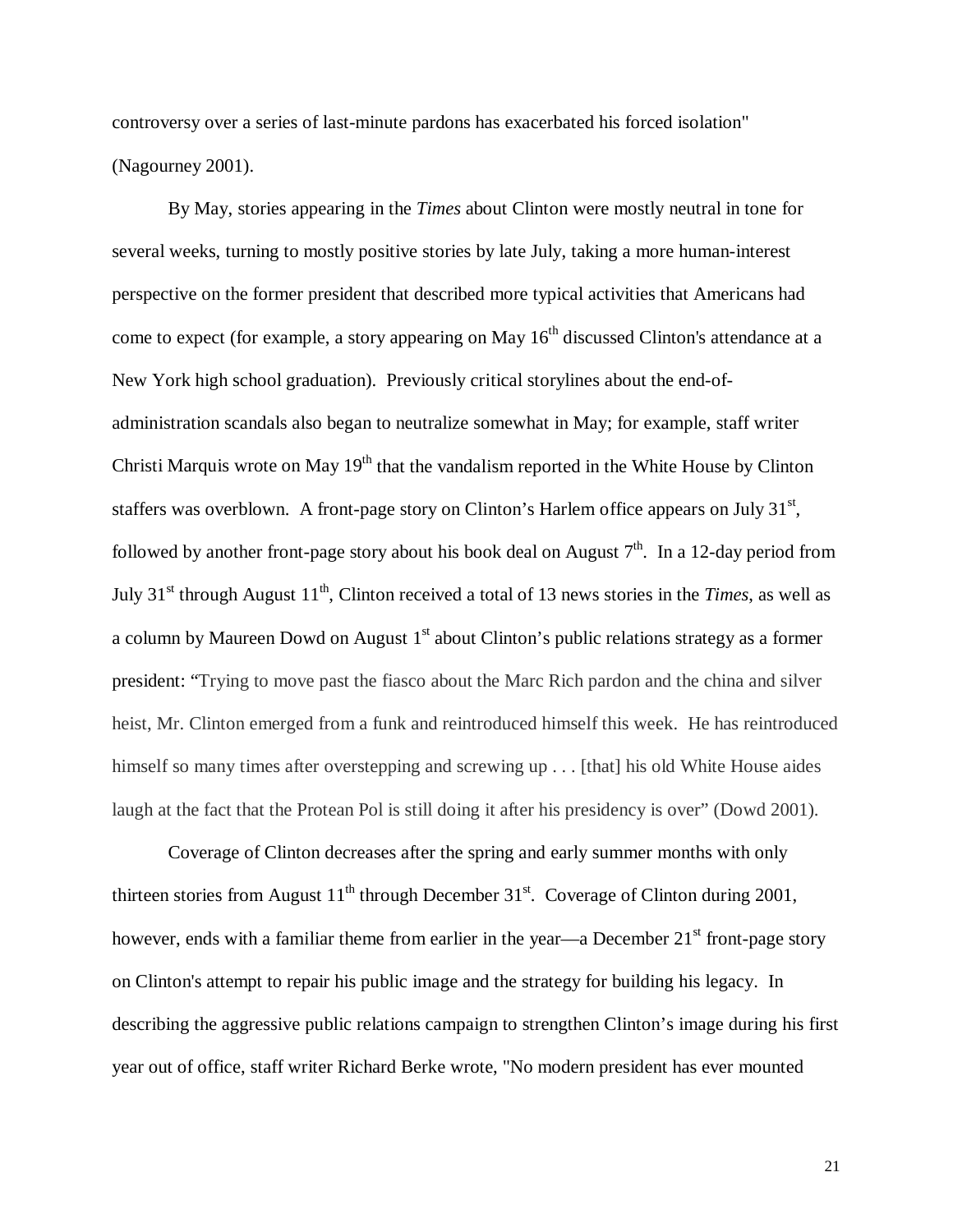such an aggressive and organized drive to affect the agenda after leaving the White House." The strategy consisted of "efforts to deploy surrogates to speak out for him [which were] reminiscent of his vaunted war rooms in the White House, which were established for him to seize the political offensive on matters that included Whitewater and health care." Berke also noted that Clinton was careful not to attempt to upstage Bush, but that Clinton still faced an uphill battle to repair his public image (Berke 2001).

In contrast, both Reagan and Bush received much less coverage in the *Times* during their first years out of office. Between January 21, 1989 and December 31, 1989, a total of 85 stories appeared in the *Times* about Reagan, nearly one-half the number of stories for Clinton during the same time period. Approximately one-third of those stories dealt with the on-going legal actions stemming from Iran-Contra, including speculations as to whether Reagan would testify in court during the trials of those indicted (Oliver North, John Poindexter, etc.). Other stories focused on typical post-White House topics, such as travel and speeches (in particular Reagan's visit to and speeches in Japan for which he received \$2 million); Reagan's health was also covered (a fall from his horse and subsequent medical procedures). With the exception of Iran-Contra coverage and two critical stories of the Reagan legacy on domestic policies such as Medicare and welfare, the remaining news coverage of Reagan in the *Times* presented a mostly positive view of the former president and his legacy.

Bush, a one-term president, received just over half the coverage in the *Times* as Reagan with a total of 49 stories from January 21, 1993 through December 31, 1993. Of those, a total of 11 stories focused on the Iraqi assassination plot against Bush in early 1993. Bush also faced lingering coverage from Iran-Contra, which received a total of five stories, mostly critical of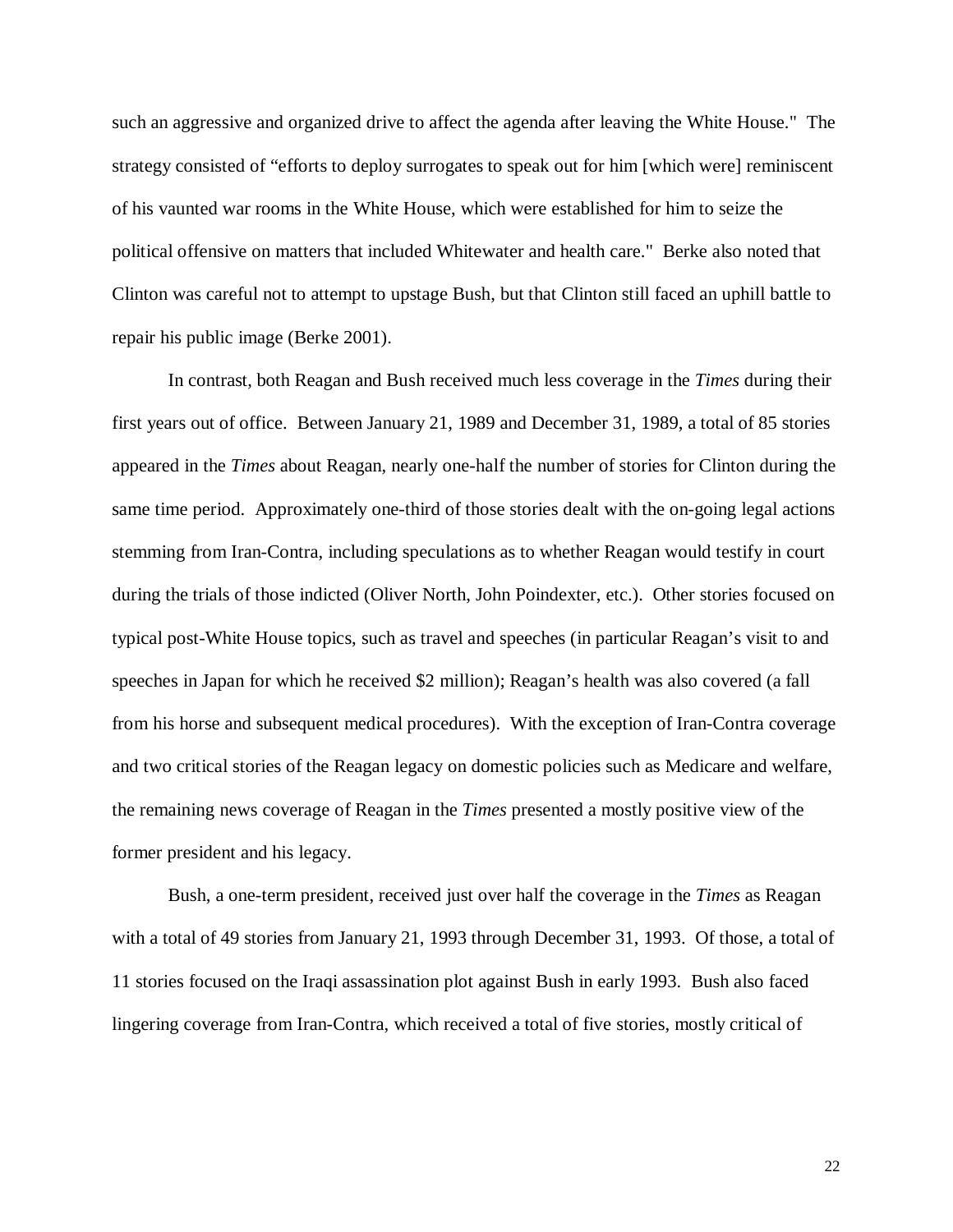Bush's connection to the scandal while vice president. Most of the remaining coverage was positive, and like Reagan, focused on his post-presidential activities.

*Coverage on Network News*: A similar analysis of Clinton stories on the nightly network newscasts from January 21, 2001 through December 31, 2001 shows that while the *New York Times* had begun to soften its critical stance towards Clinton by the end of the year, the television coverage from the three major networks (ABC, CBS, and NBC) had remained harshly critical. (This data was accessed from the Vanderbilt University Television News Archive).<sup>[9](#page-24-0)</sup> Each of the three networks began their coverage of the former president with critical stories during his first months out of office, but rarely acknowledged Clinton's existence during the latter half of 2001. *ABC Nightly News* dedicated just over 79 minutes of its national nightly newscast to Clinton, with approximately 55 minutes focusing on the pardon controversies, approximately eight minutes on the Harlem office, with the remaining 16 minutes focusing on various topics such as his book deal, his trip to India, and the controversy over taking gifts from the White House. A story on Clinton led the ABC newscast nine times after he left office in 2001. The *CBS Evening News* dedicated nearly 75 minutes of airtime to Clinton (the lowest total of all three networks). Approximately 47 minutes focused on the pardon controversies, while approximately 10 minutes was spent on the Harlem office and the remaining 18 minutes went to other topics, including the Clinton administration's policy on terrorism and Osama bin Laden. Like ABC, CBS led its newscast nine times with stories on Clinton.

<span id="page-24-0"></span>The *NBC Nightly News* dedicated a network-high 102 minutes to Clinton coverage during this time period—approximately 71 minutes were dedicated to the pardon scandals, with approximately 8 minutes related to the Harlem Office, 8 minutes related to the taking and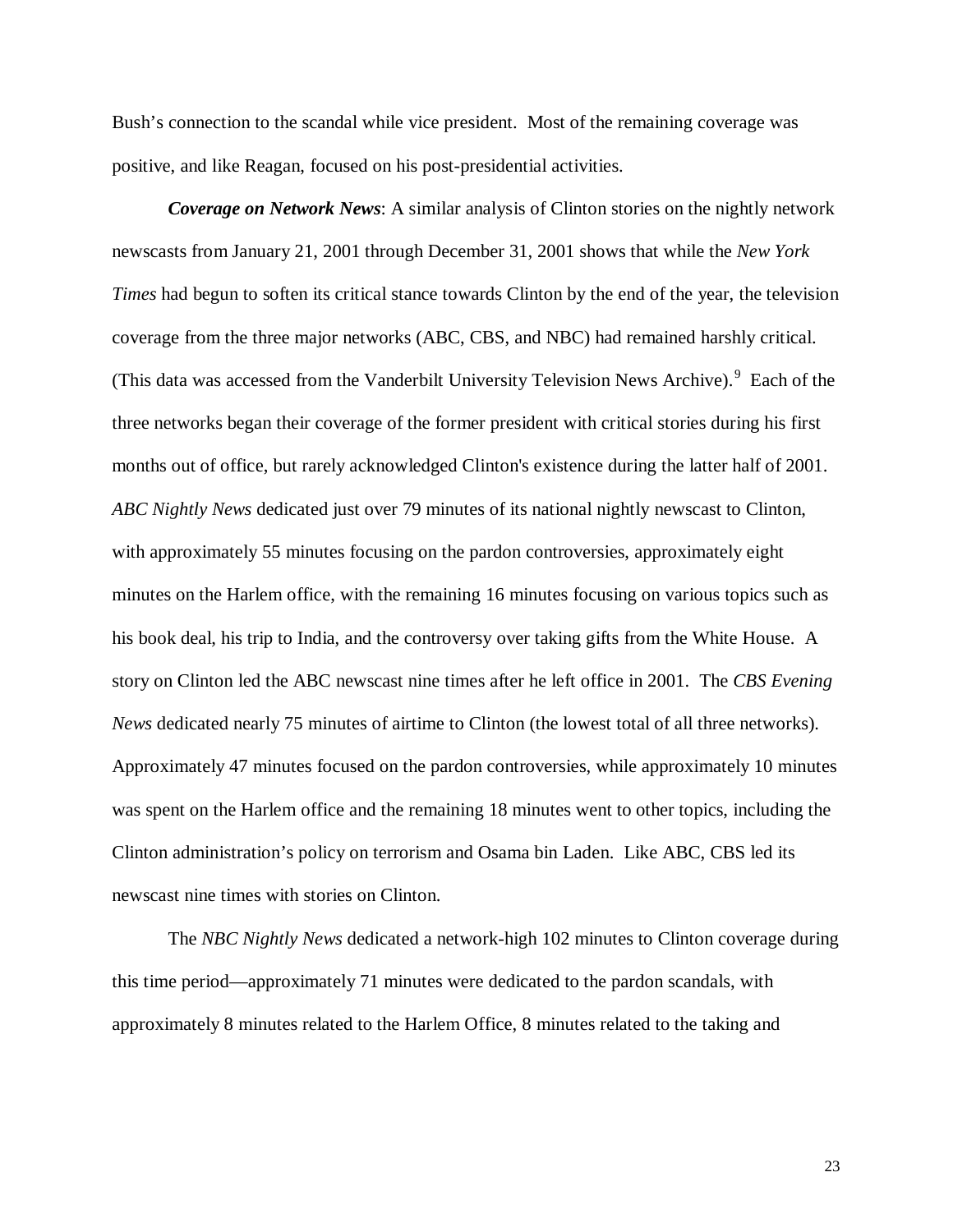returning of White House gifts, while the remaining 15 minutes related to various other topics such as the India trip and Chelsea Clinton's college graduation. NBC also had a regular segment in their program from February  $1<sup>st</sup>$  to March  $2<sup>nd</sup>$  dubbed the "Clinton Watch" in which various aspects of Clinton's post-presidency were discussed. NBC also led its broadcast nine times with stories on Clinton. In general, most network coverage of Clinton during 2001 came within his first six weeks after leaving office. From January 21<sup>st</sup> through March  $7<sup>th</sup>$ , Clinton received 83 total stories on the three networks, including 25 of his 27 lead stories. During this time, topics relating to Clinton received a total of 215 minutes of coverage for all three networks out of 255:50 minutes total airtime on Clinton through the end of 2001. After March  $7<sup>th</sup>$ , Clinton received only 39 stories, two of which were lead stories.

In comparison to Reagan and Bush, Clinton again eclipses his two predecessors in amount of coverage on network news shows during the first year out of office. (See Table 2) During the time period of January 21, 1989 to December 31, 1989, Reagan received a total of 141:20 minutes of coverage on all three networks—ABC had the most with 51:20 minutes, followed by CBS with 50:00 minutes and NBC with 40:20 minutes. Each network had brief stories on Reagan's travel to and speeches in Japan, as well as other typical post-presidency stories on topics such as his memoirs, other travels, and his daily routine after the White House. Reagan's health (the fall off the horse) also made news, including three lead stories on NBC and one each on ABC and CBS. Most of Reagan's network coverage, however, focused on the ongoing Iran-Contra court cases. On ABC, 15 stories totaling 21:50 minutes focused on Iran-Contra; similarly, NBC devoted 13 stores totaling 22:10 minutes and CBS devoted 18 stories totaling 42:40 minutes to the ongoing story. Bush enjoyed much less coverage on the network

<sup>&</sup>lt;sup>9</sup> The Television News Archive collection at Vanderbilt University holds more than 30,000 individual network evening news broadcasts from the major U.S. national broadcast networks: ABC, CBS, NBC, and CNN, and more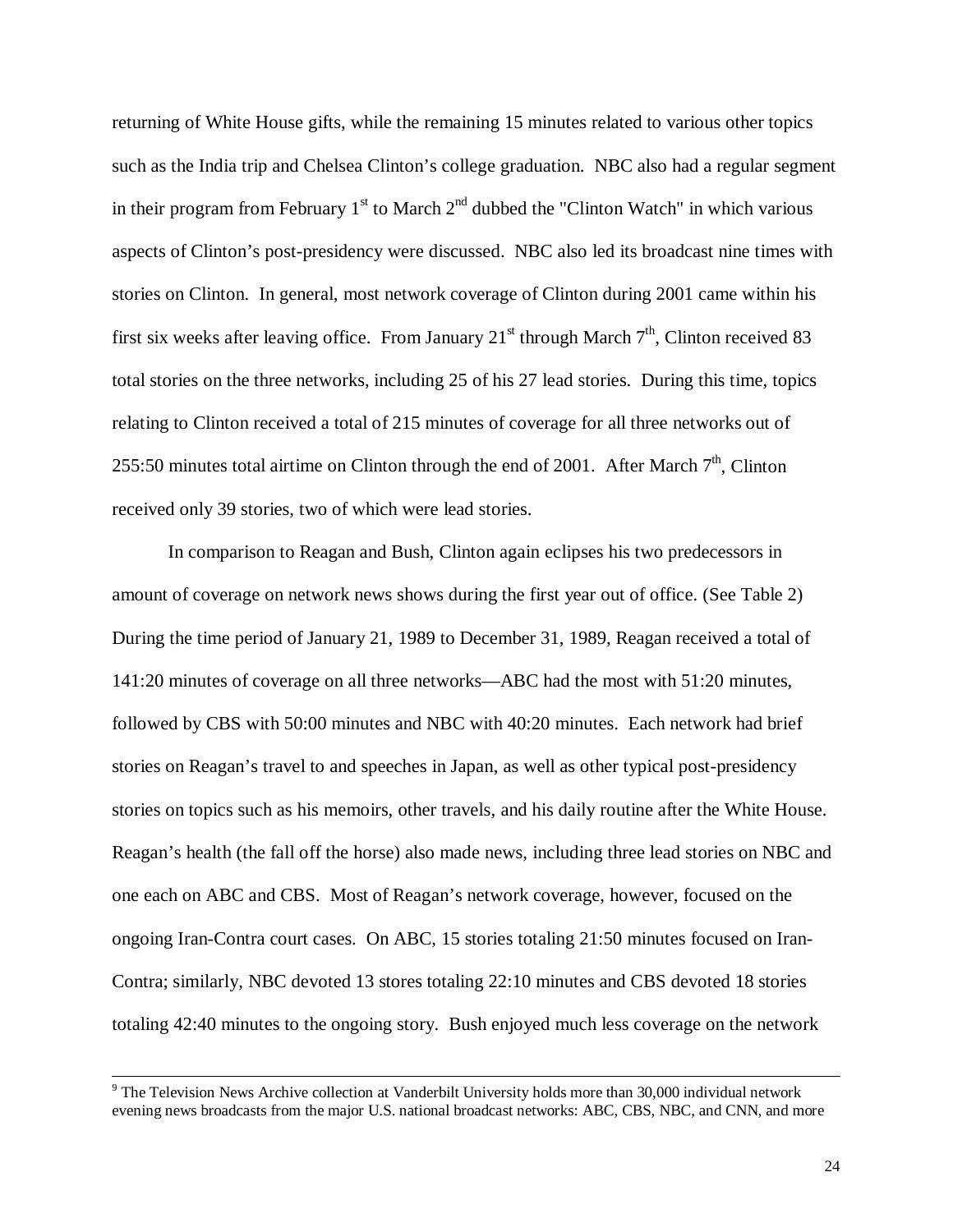news during the time period of January 21, 1993 to December 31, 1993. A total of only 16 minutes is devoted to Bush on all three network—NBC had the most coverage with 6:50 minutes, followed by ABC with 5 minutes and CBS with 4:10 minutes. Speeches and travels by Bush received occasional coverage, but most of the network airtime was devoted to updates on the Iran-Contra scandal and the uncovering of the Iraqi assassination plot against the former president. A total of 8:10 minutes were devoted to the assassination plot on all three networks, with a total of 4:40 minutes devoted to Iran-Contra on all three networks.

*Analysis*: When assessing the comparisons of coverage for each of the three former presidents considered here, it is interesting to note the approval ratings of each just prior to leaving office. Clinton enjoyed a 65 percent approval rating, according to a Gallup Poll, just days before leaving office in January 2001, while Reagan had a 63 percent approval rating in late December 1988 and Bush's approval rating in January 1993 was at 56 percent.<sup>10</sup> While both Reagan and Clinton left office with high approval ratings, each received different news coverage during their first year out of office. Also important to consider is the fact that as a one-term president, Bush had just lost a presidential election and the news media had not been preparing for his exit from center stage for four years throughout a second term. As a result, much of the coverage in the last weeks of the Bush administration served as a summation of his four years in office. However, without the coverage of Iran-Contra during 1989, Reagan's coverage in both the *Times* and on the networks does not differ that much from Bush's coverage, at least by topic. Former presidents remain an important public figure, and their activities—speeches, honors, travels, and health—rightly remain newsworthy.

 $\overline{a}$ 

<span id="page-26-0"></span>than 9,000 hours of special news-related programming including ABC's *Nightline* since 1989.<br><sup>10</sup> Data from *The Gallup Poll, Public Opinion 1989*, (Wilmington, DE: Scholarly Resources, 1990), *The Gallup Poll, Public Opinion 1993*, (Wilmington, DE: Scholarly Resources, 1994), *The Gallup Poll, Public Opinion 2001*, (Wilmington, DE: Scholarly Resources, 2002). An analysis for soon-to-be former presidents also states,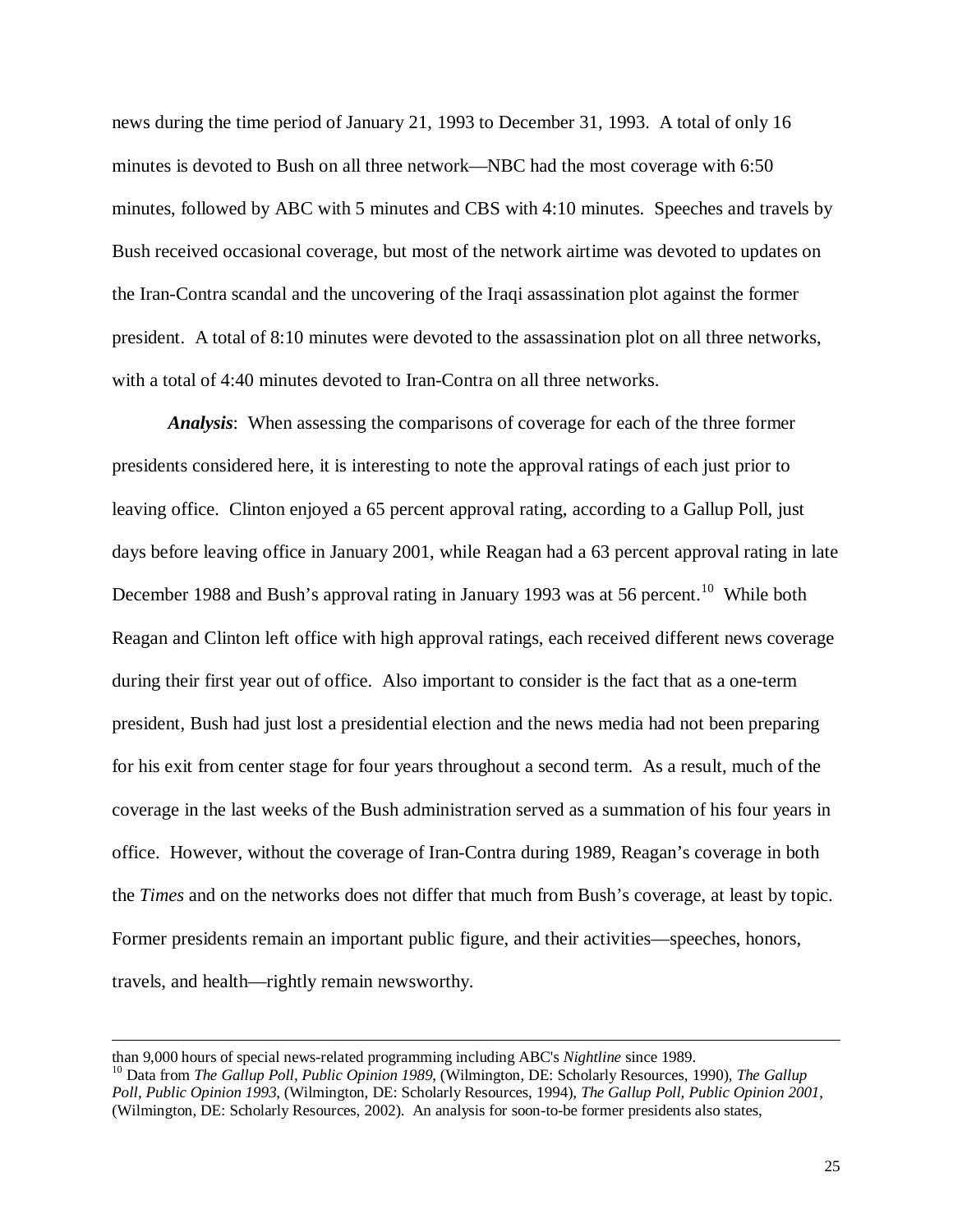Reagan did have the ongoing story of Iran-Contra shaping the first phase of his legacy in the news media during his first year out of office, but the significance of this "scandal" coverage differs greatly in its focus than ongoing scandals for Clinton throughout 2001. Critical news coverage of the Reagan administration dealt with just that—the administration and the various political actors within it—and not necessarily Reagan the man. Clinton's troubles with the news media, and throughout his administration, were most often focused on Clinton personally, and not his administration as a whole. This continued during his first year out of office, with most of the coverage focusing on pardons and concluding activities surrounding the Whitewater/Lewinsky investigation. The personal angle of Clinton's troubles highlighted his ongoing press coverage, while Reagan's coverage while out of office suggests the validity of the oft-quoted nickname "The Teflon President."

Given the national furor among the press and the American public over Clinton's lastminute pardons, particularly the Rich pardon, it is interesting to note that Bush received no news coverage in the sources considered here once he left office on his controversial pardons of Casper Weinberger and five other Iran-Contra participants on Christmas Eve 1992. While many in the press suggested that the pardons would tarnish his legacy, Bush was not hounded by ongoing questions in the press about his actions. (He also did not wait until his last hours in office to grant the pardons, which gave the news media time to move on to other stories by January 1993).

The amount of coverage received by Clinton during his first year out of office, unlike Reagan and Bush, suggests two explanations. First, Clinton, at age 54, was the youngest president to leave office since 1909 (Reagan was 77 and Bush was 68) and was not at the typical

 $\overline{a}$ 

<sup>&</sup>quot;Historically, incumbent presidents tend to receive a boost in their job approval ratings in the month following an election," *The Gallup Poll, Public Opinion 2000*, (Wilmington, DE: Scholarly Resources, 2001), 422.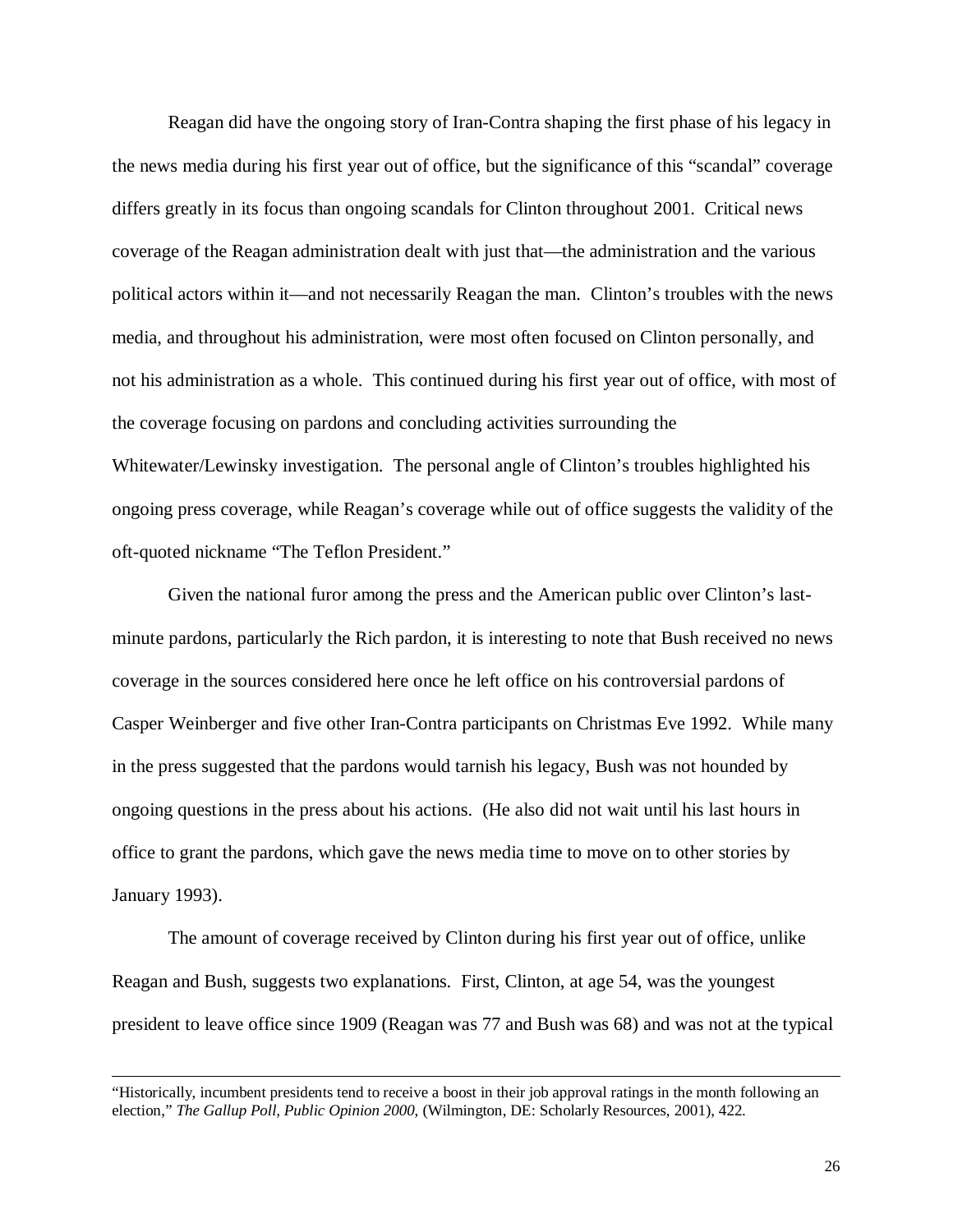retirement age, which left much speculation as to how Clinton would spend his time. Also, his connection to Washington politics remained stronger than most other former presidents with his wife's election to the U.S. Senate in 2000. Second, and perhaps most importantly, much of the coverage of the post-Clinton presidency maintained a critical, somewhat sensational tone about ongoing scandals and controversies, which certainly proves the adage that "old habits die hard." From the early days of the presidential campaign in 1992, the news media had been in perpetual scandal-mode while covering Clinton throughout his entire eight years in office, making the possibility of the news media suddenly seeing former President Clinton in a new light unlikely. The nation may have been suffering from "Clinton fatigue" by the time he left office, but the nation's news media was still going strong in its coverage of ethical questions, legal problems, and allegations surrounding Clinton.<sup>11</sup> The American press has always enjoyed a good story, and as such, Clinton is perhaps the most newsworthy ex-president in American history.

#### *Crashing Bush's Honeymoon: The Tale of the Uninvited Guest?*

One final question must be considered when looking at the first phase of Clinton's legacy—what is a new president to do with a former president that is still dominating center stage? Presidents during the modern era have usually experienced a "honeymoon" period when first taking office—a brief time period when both the news media and political adversaries allow the new administration to settle in to its new surroundings (Grossman and Kumar 1981). The honeymoon has also been defined as the "courteous manners and procedural accommodations" most incoming presidents receive from Congress during their first weeks in office, which can be affected by outside sources as well: "The answer seems to lie in public opinion, or more

<span id="page-28-0"></span> $11$  For a discussion of the legacy of scandals during the Clinton administration, see Stanley A. Renshon, "The Polls: The Public's Response to the Clinton Scandals, Part 2: Diverse Explanations, Clearer Consequences," Presidential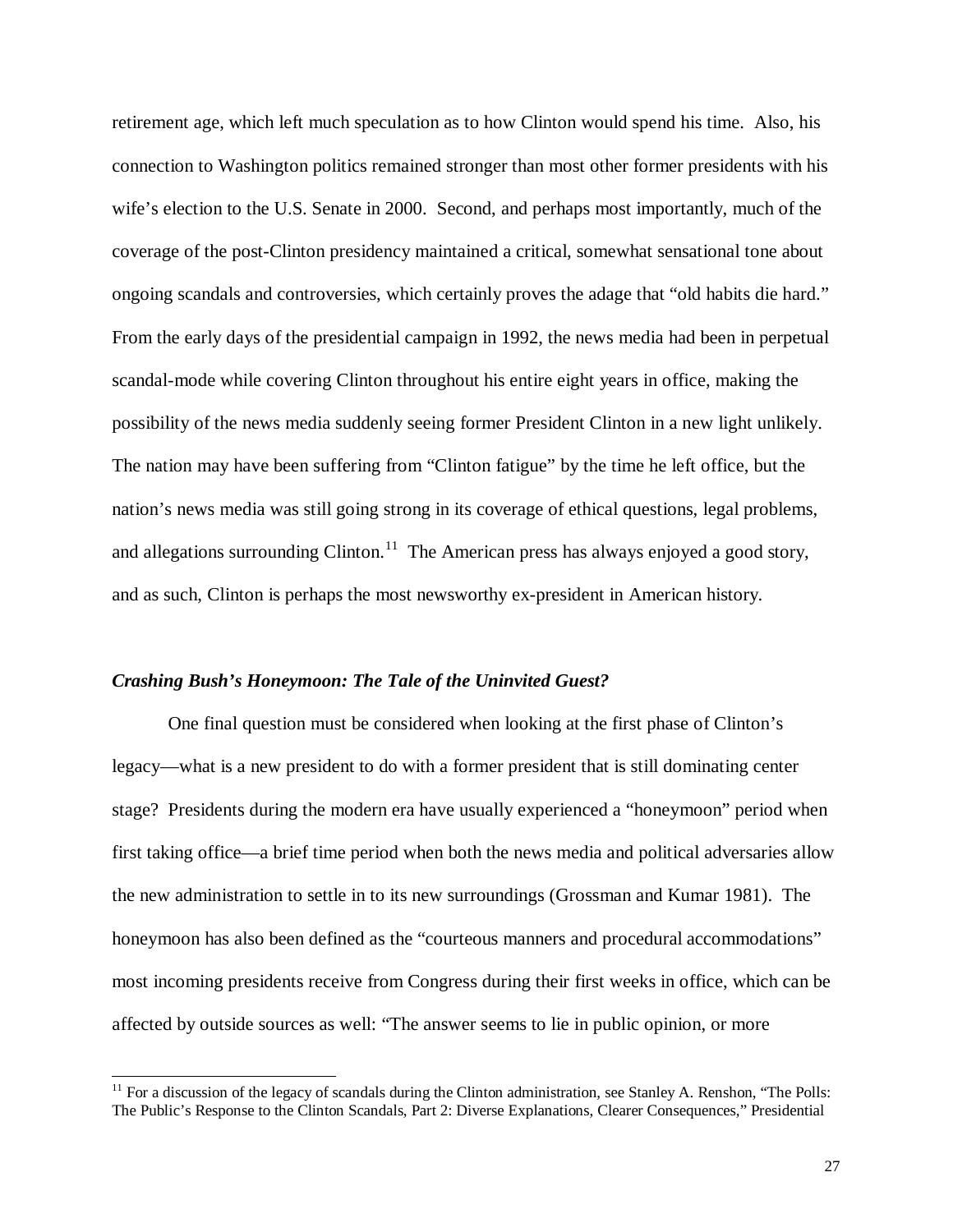accurately in public sentiment as gauged by Members of Congress themselves and by their party leaders, drawing upon polls and on press treatment of the new regime downtown" (Neustadt 2001, 49). This follows the 11-week transition period between the election in November and inauguration day in January, which the president-elect spends making top-level appointments to his cabinet and staff and laying the groundwork for his legislative agenda. (In 2000, however, Bush experienced a shortened transition period due to the contested presidential election. Vice President Al Gore officially conceded the election on December 13, one day after the Supreme Court's historic ruling in *Bush v. Gore*). Timing is especially crucial for newly elected presidents who must have an effective strategy to "hit the ground running" to achieve policy agenda success. The power to control the political agenda must be seized early in an administration; only constitutional authority is automatic, since the "power of the presidency—in terms of effective control of the policy agenda—must be consciously developed" (Pfiffner 1996, 3).

What a presidential candidate talks about during the general election campaign, especially if he discusses specific domestic policy proposals, is a good indication of what his agenda will look like once in office. However, presidents alone do not control their destinies, since outside political actors such as Congress or interest groups, among others, are important players in the agenda building process. Presidents only have control over the policies they choose to initiate and the strategy behind that initiation (Fishel 1985, 187-8). An important tool for that strategy is the use of public activities, since a president can affect to some degree the public's policy agenda through public speeches. Developing an effective strategy for press relations must also be a top priority for new administrations since the news media is the primary link between the president and the public, especially in terms of setting the national political

 $\overline{a}$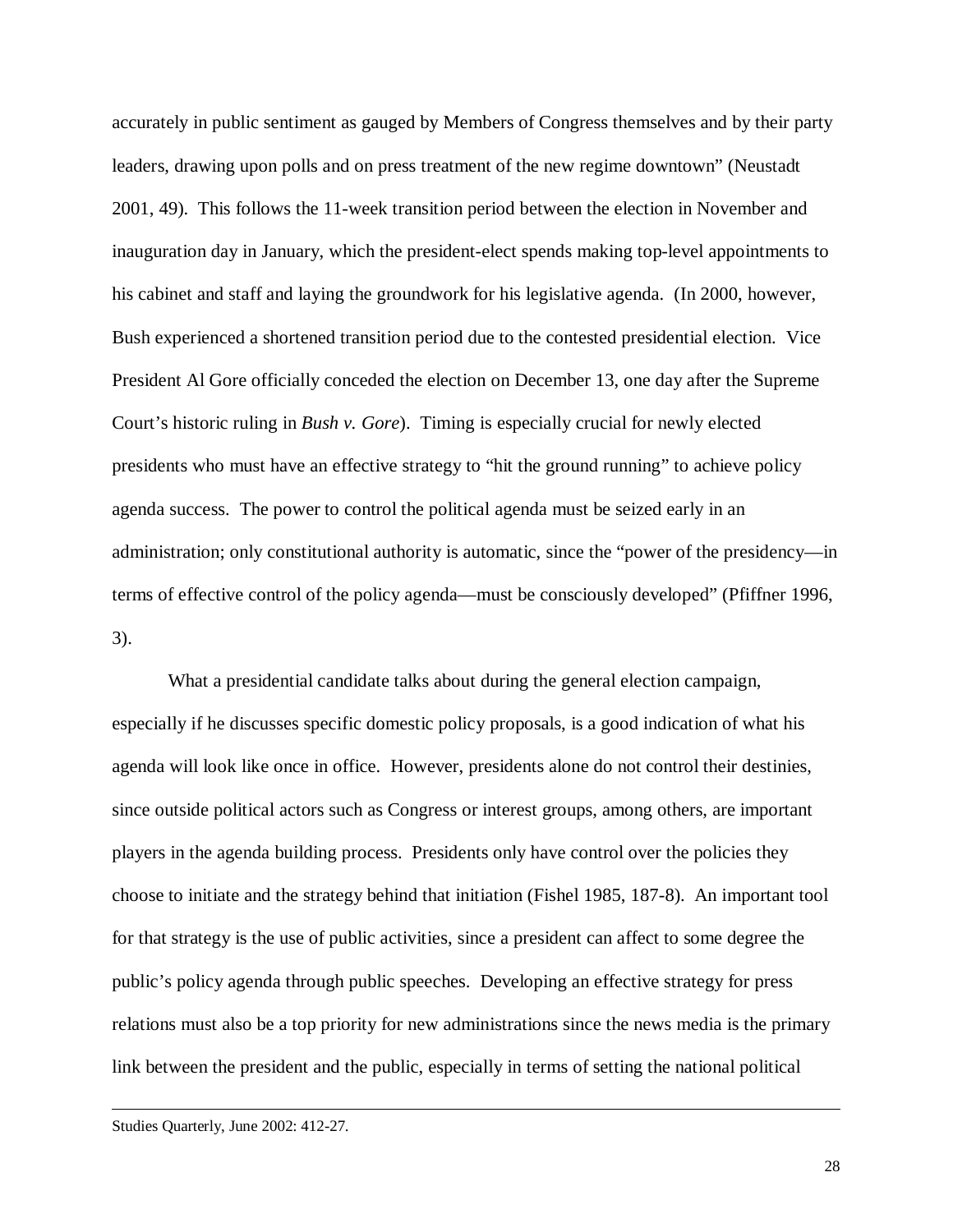agenda. Communication strategies have become an important and permanent part of the everyday operation of the White House. As such, the expanding role of the rhetorical presidency in American politics, along with the growing technology and influence of the mass media, has forever changed the definition of presidential leadership. Most often, the mass media provide the primary means of presidential communication (Han 2001).

The traditional honeymoon period for new presidents, however, is no longer a guarantee. Both Clinton in 1993 and Bush in 2001 experienced predominantly negative news coverage during their first weeks in office, and Bush received less media attention overall than did Clinton or his father, George H. W. Bush, did in 1989, which "illustrates the shriveling of the honeymoon period" (Graber 2002, 282-3; Center for Media and Public Affairs April 2001). Research on the Clinton and Bush honeymoons, or lack thereof, substantiate the claim. According to a study by the Project for Excellence in Journalism published in April 2001, Bush received less positive coverage overall in his first 100 days in office during 2001 than did Clinton in 1993; Bush was also "dramatically less visible" than Clinton was with 41 percent fewer stories in major newspapers, network television, and a major newsweekly magazine. A trend has also emerged in how the press follows the first 100 days: initial coverage looks at whether the president is up to the job, then coverage moves to the policy agenda, particularly budget issues; presidents also appear to receive less coverage overall on the front pages of newspapers as the press continues a trend of "lighter," meaning less political, news. A similar study by the CMPA published in May 2001 found that television news coverage of Bush during the first 100 days was substantially less than the amount of airtime given to Clinton during his first 100 days in office.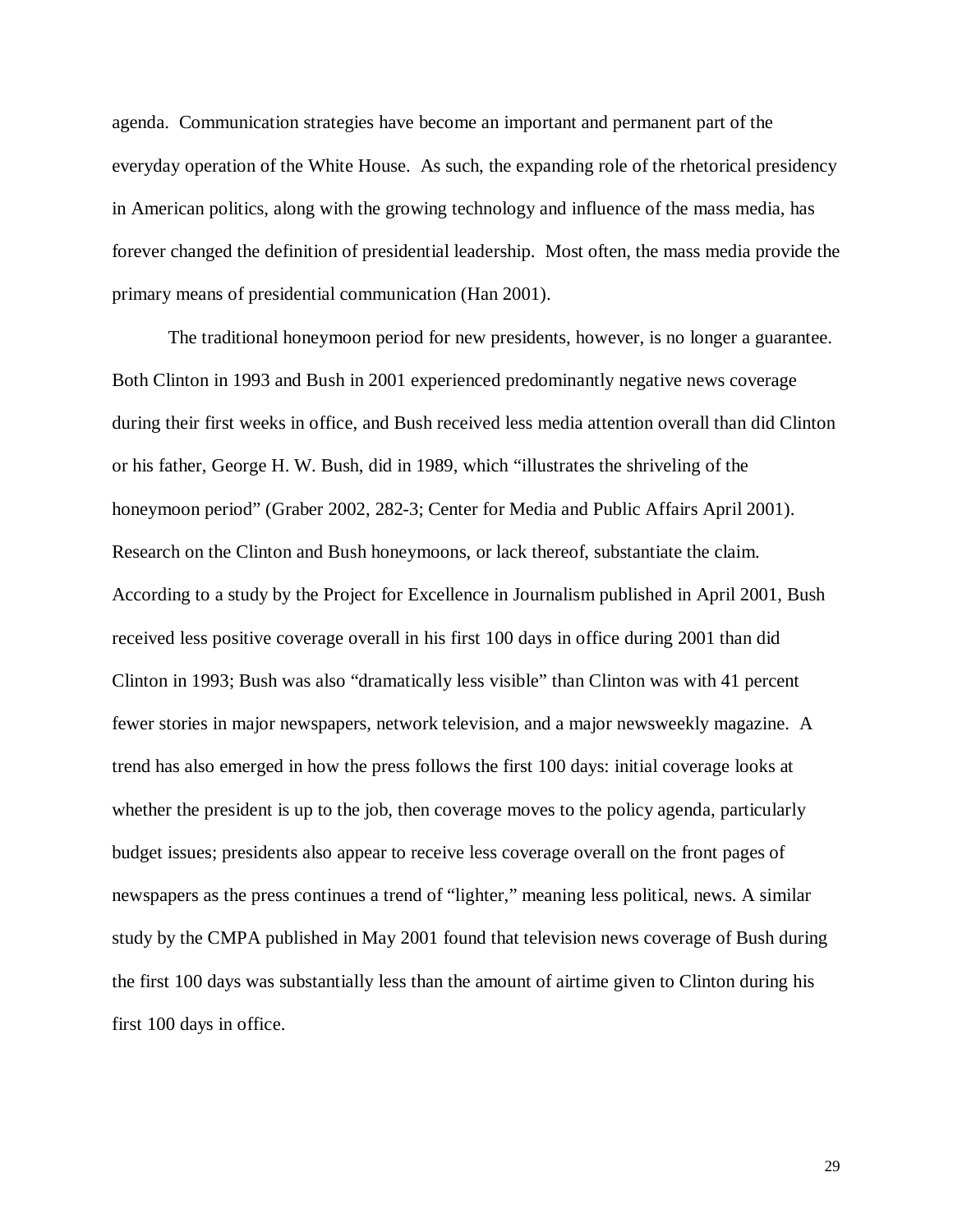The lingering media presence of Clinton during the Bush honeymoon period raises the question of whether the former president edged out the new president in terms of press coverage. According to the CMPA in March 2001, Clinton garnered 101 stories on the nightly network news shows, compared to 201 stories for Bush through the end of February 2001, suggesting that in spite of the unprecedented coverage for a former president that Clinton had not completely "elbowed [Bush] off the stage." Nonetheless, Bush staffers seemed "annoyed that Clinton [was] hogging the limelight," but hoped that their administration's "orderly launch" presented a positive public image in "contrast with the final, frenetic days of the Clinton presidency" (Fineman 2001). Clinton, however, seemed to have lost the opportunity to present the Democratic voice as a former two-term president who could still speak as a leader of his party in the early dialogue on Bush's legislative agenda. The news media was more interested in the scandal-plagued last days of the Clinton administration, which allowed the Bush administration to focus more intently on their early policy messages.

An analysis of front page stories in the *New York Times* for both Bush and Clinton from January 21, 2001 through March1, 2001 (the first 40 days of the Bush administration) suggests the former president did, at times, rival his successor in the White House for the national news media's attention. During this time period, 16 front-page stories focused on Clinton, while 51 front-page stories focused on Bush. The former and current presidents shared front-page headlines 14 times during the 40-day period. During the week of February 13<sup>th</sup>, both Clinton and Bush earned five front-page stories apiece. During this week, Bush was attempting to push his defense policies to center stage, but stories of Clinton's plans to move his office from Manhattan to Harlem and the Rich pardon scandal countered the new administration's attempts to dominate the national news agenda. Clinton earned front-page headlines in the *Times* on February 16<sup>th</sup> and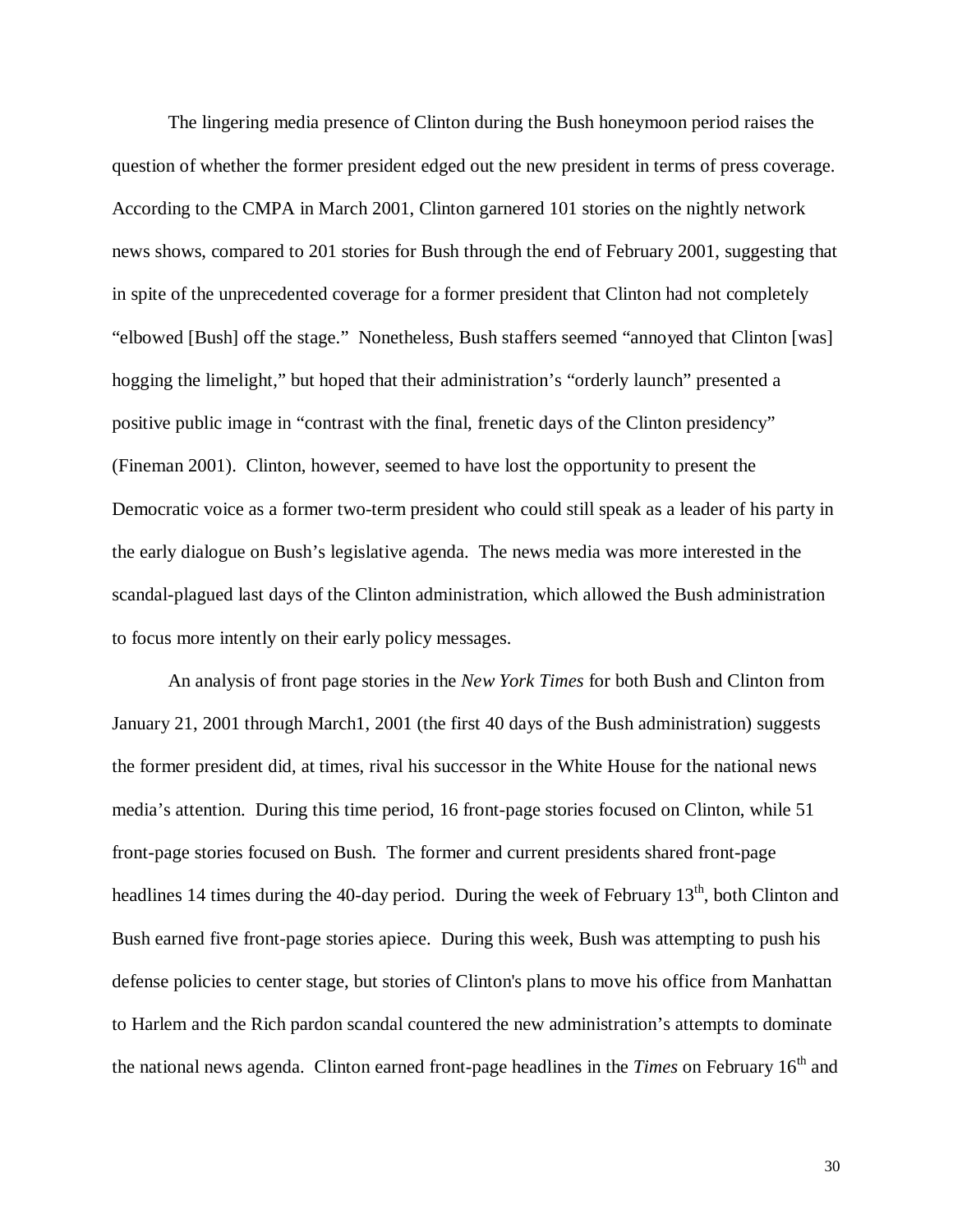$19<sup>th</sup>$  when Bush received no front-page billing. (On Sunday, February 18<sup>th</sup>, Clinton also made national news with an op-ed column in the *Times* defending his last-minute pardons). Finally, on March  $1<sup>st</sup>$ , Clinton received two front-page headlines to Bush's one at a time when Bush was attempting to promote plans for his first budget proposal to Congress. However, it should be noted that the Bush administration employed a targeted news coverage strategy in its early months on specific policy topics and therefore, quantity of coverage was not necessarily the overall goal. Also, the continuing coverage of Clinton's problems provided a positive contrast for Bush in highlighting the differences in their leadership styles and personalities.

#### **Conclusion**

In 1989, George H. W. Bush was quoted in the *New York Times* that "History is basically kind to American Presidents. Everybody looks better over time. Herbert Hoover looks better today than he did 40 years ago, doesn't he? Time is generous to people" (Weinraub 1989). Most scholars considering presidential legacies have come to similar conclusions. Historian Marie B. Hecht wrote in 1976 that former presidents should be allowed to choose how to spend their retirement years without the designation of a formal role in government. However,

[N]o ex-president can hope for obscurity. A sense of history drives them to protect and defend their administrations in statements and writings. This influences their actions and their behavior in retirement. . . . For the people, an ex-president is a link with the past, a symbol of continuity, and an exercise in nostalgia. If he lives long enough, no matter how unpopular on leaving office, he acquires respect. The public is fickle in its bestowal of favors but also has a short memory for those it disliked. Retired chief executives become sages, nestors, beloved elder statesmen, or even folk heroes. (313)

The question of defining Bill Clinton's legacy, and his continued role in American public life, remains unanswered. Well into his third year out of office, Clinton has continued to make headlines as the newsworthiness of the former president has not waned. In March 2002, upon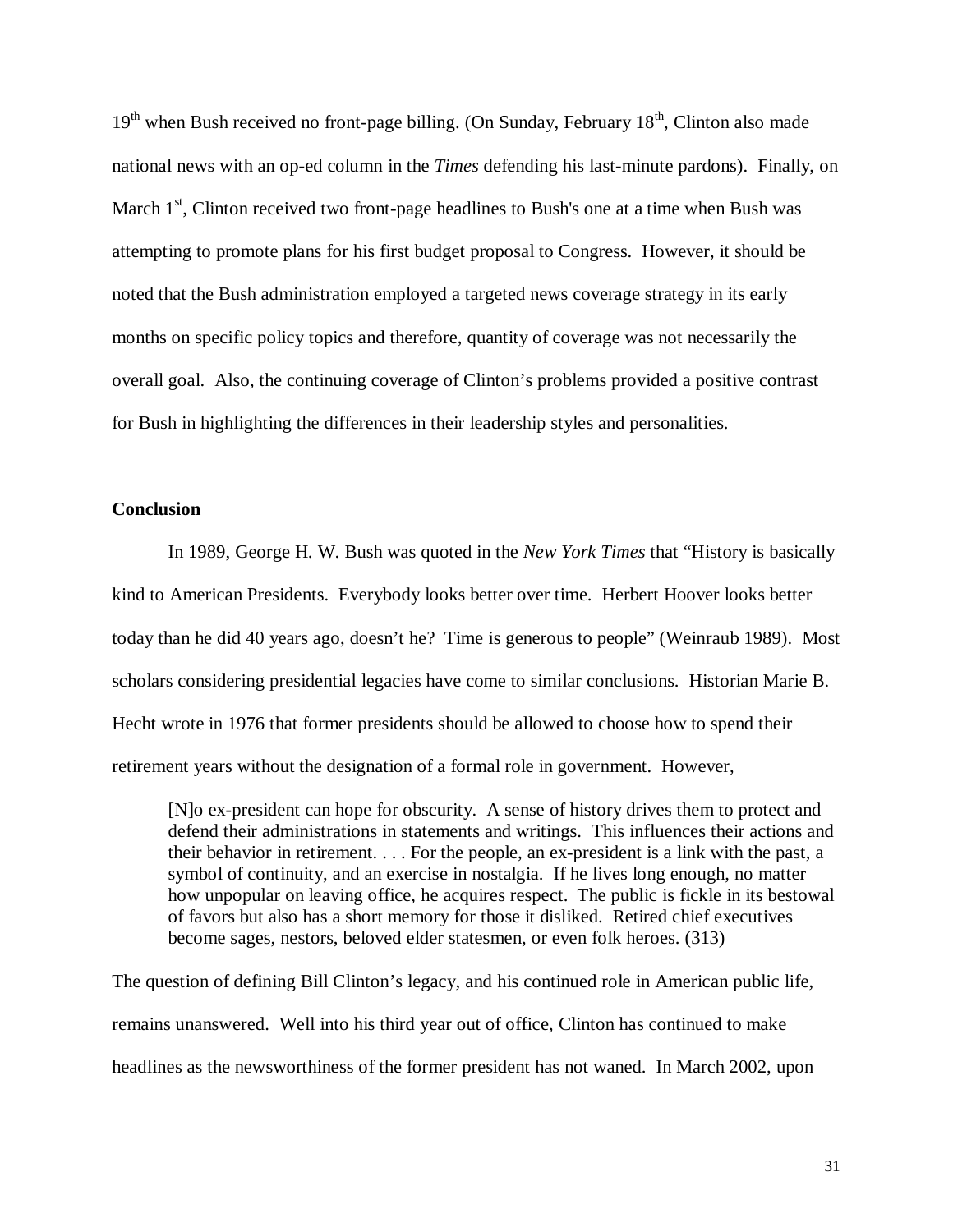the release of Independent Counsel Robert Ray's final report about the Whitewater/Lewinsky investigation, a March 10, 2002 editorial in the *Washington Post* declared that while "the official era of Clinton scandals is finally over," it appears unlikely for a "meeting of the minds about the Clinton presidency" to appear any time soon. In May 2002, the topic of Clinton again dominated political talk shows and op-ed pages with the news that he was considering a network television deal to host his own talk show on NBC or CBS, reportedly worth \$50 million (Hofmeister 2002). This news prompted much criticism in the press that Clinton was once again tarnishing the integrity of the presidency; however, Richard Cohen of the *Washington Post* defended Clinton in his comparison to money-making efforts by other former presidents, most notably Ford's \$1 million deal with NBC in 1977 to offer his commentary on current events, suggesting that unless Clinton decided on a "Montel Williams-style show" that he could be a "great teacher" on important domestic and foreign policy matters (R. Cohen 2002).

There is little doubt that both the press and public remain fascinated with Bill Clinton. In its April 8, 2002 edition, *Newsweek* ran a cover story by Jonathan Alter on the former president and his life since leaving the White House—his numerous speeches around the world, his work on his memoirs, his life as husband to a U.S. Senator. The conclusion, at least in terms of the unfolding legacy, was that Clinton still has "star power," and while talk of the initial overshadowing of George W. Bush has faded, "the incumbent can't possibly match his predecessor as a figure of fascination." In making a first assessment of Ronald Reagan's legacy in 1988, Charles O. Jones (1988, vii-x) wrote that it was not too early to analyze the "extraordinary" political events of the Reagan administration, since a more in-depth analysis would emerge as time went by: "All Presidents leave something of themselves behind, to be sure, but whatever that legacy may be, it is fitted into larger, ongoing political developments. No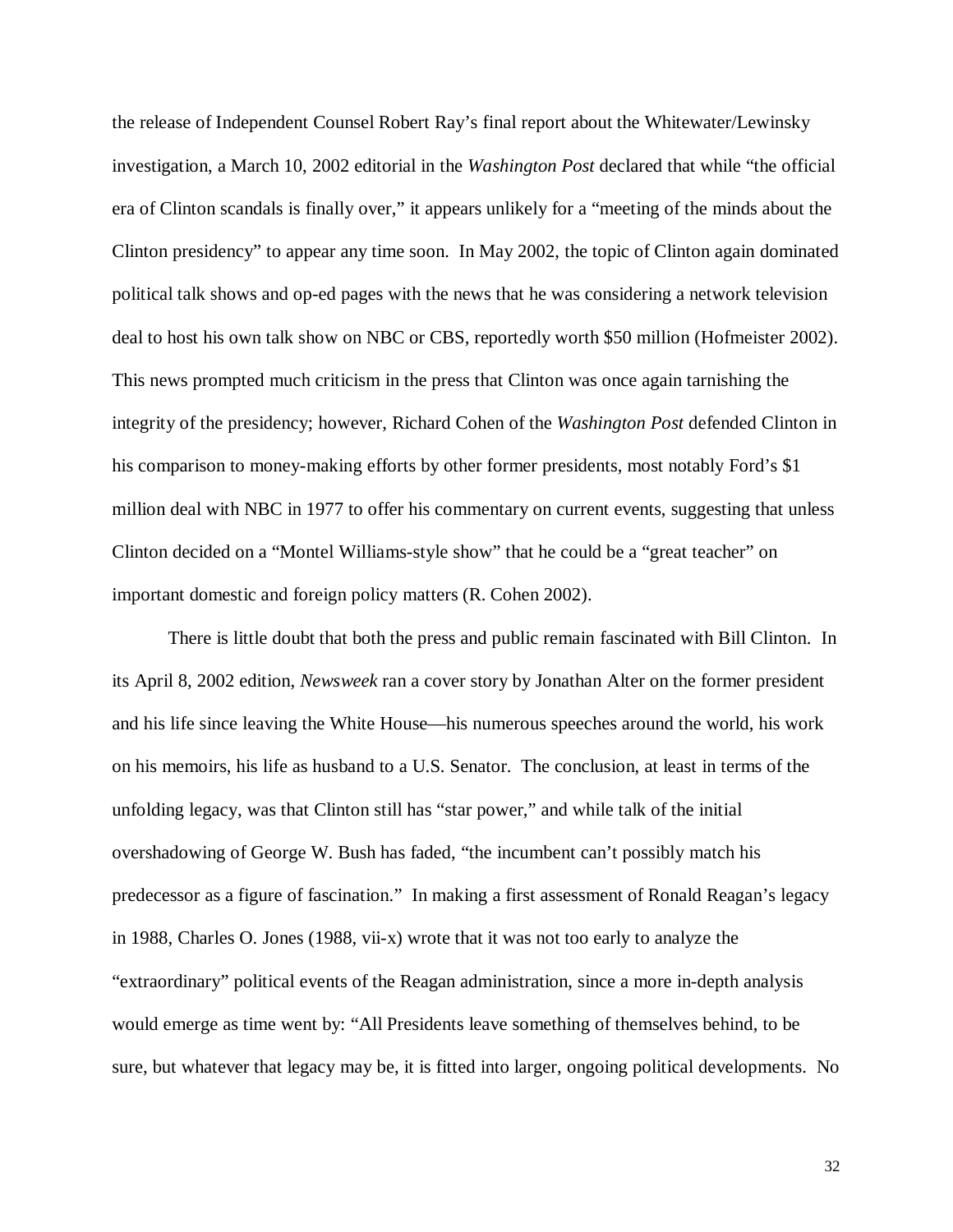President is forgotten. But all leave town when it is over." Clinton may have left Washington, but he left center stage later than most former presidents. The impact that the continuing coverage will have on Clinton's longer-term legacy is yet to be determined. However, the image left in the minds of Americans during his initial days out of the White House was not an overly positive one.

*Newsweek* columnist Jonathan Alter provided an accurate summation of the news media's ongoing obsession with the Clinton story on February 26, 2001, during the early days of the Bush administration:

At first I was puzzled by why the latest installment of the Bill Clinton Story has been so big. Yes, the Marc Rich pardon was inexcusable by any standard, and the Bush honeymoon a tepid media affair by comparison. But week after week of it? The man's a former president, after all; even Richard Nixon didn't dominate the news this way from his Elba in San Clemente. . . . It's clear that Clinton is more than just another addiction in a nation of substance abusers. He's the gift that keeps on giving—to the media, the lipsmacking Republicans and anyone with any appreciation of the subtleties of character and motivation.

Even out of office, Clinton is still a good story, and this will undoubtedly impact future assessments of his legacy as it has the early projections of his years in the White House. And in the final analysis, at least one aspect of Clinton's legacy has probably already been determined. As the nation's first Baby Boomer president born during the television age, Clinton set a new standard for turning "the personal" into "the political" in news coverage of the White House, which is likely a difficult path that future presidents must navigate as well.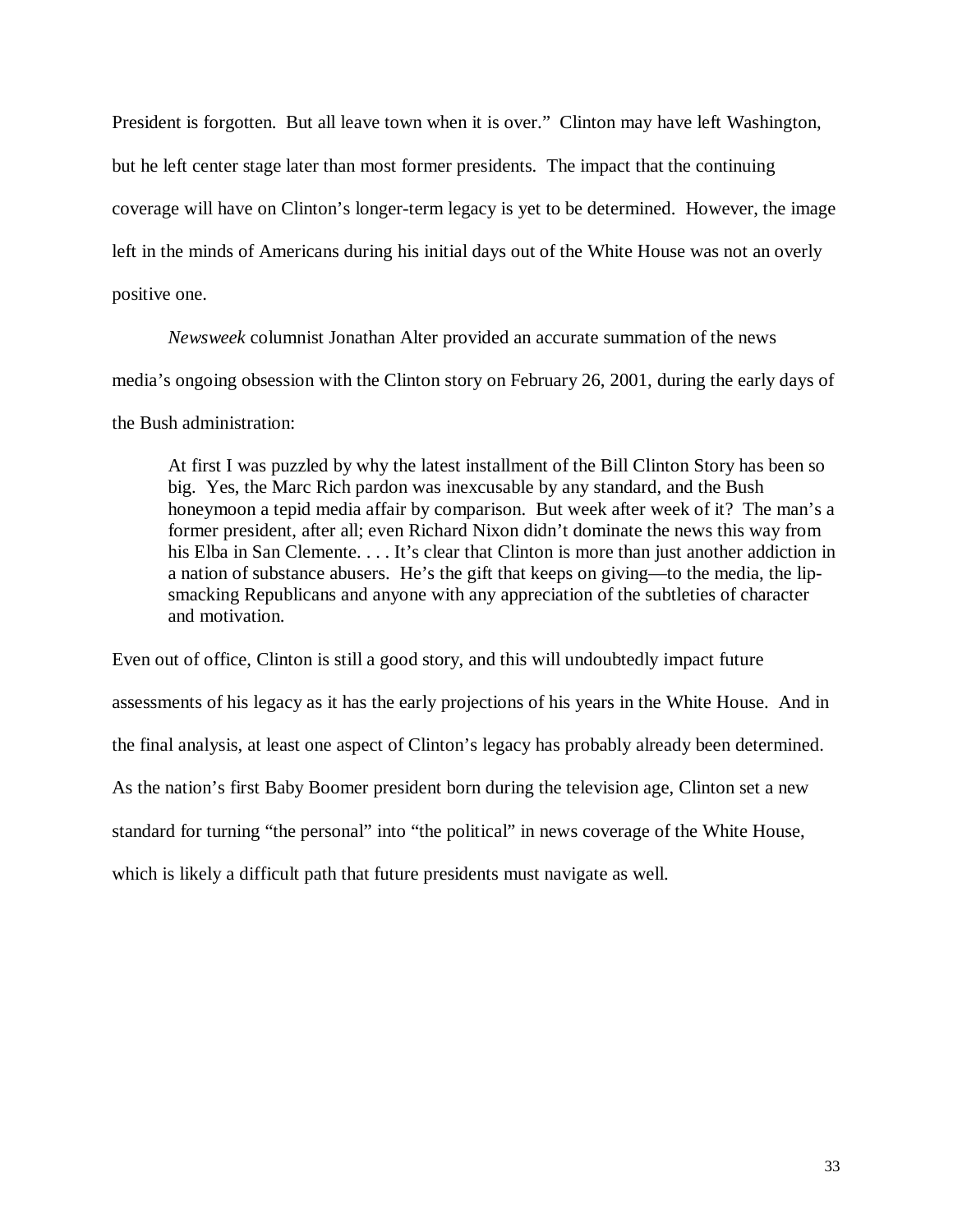# **Table 1: New York Times Coverage By Topic (Former Presidents Reagan, Bush, and Clinton – Total Stories First Year Out of Office)**

| <b>Topic</b>                | Reagan | <b>Bush</b> | <b>Clinton</b> |
|-----------------------------|--------|-------------|----------------|
|                             |        |             |                |
| Legacy                      | 10     | 5           |                |
| Pardons                     | U      |             | 85             |
| Travel/Speeches             | 9      |             | 4              |
| <b>Memoirs</b>              | 0      |             |                |
| <b>Presidential Library</b> |        |             |                |
| Office                      |        |             | 20             |
| Life After White House      | 4      |             | 10             |
| Policies                    | 16     | 18          | 15             |
| Honors                      | U      |             | 0              |
| Health                      | 8      |             | 0              |
| <b>Ongoing Scandals</b>     | 29     | 5           | 16             |
| Miscellaneous               | 9      | 18          | 11             |
|                             |        |             |                |
| <b>TOTAL</b>                | 85     | 49          | 174            |

# **Table 2: Total Airtime on Nightly Network News Shows (Former Presidents Reagan, Bush, and Clinton – First Year Out of Office)**

| <b>Total Airtime Minutes</b>  | Reagan | <b>Bush</b> | <b>Clinton</b> |
|-------------------------------|--------|-------------|----------------|
|                               |        |             |                |
| <b>ABC World News Tonight</b> | 51:20  | 5:00        | 79:10          |
|                               |        |             |                |
| <b>NBC Nightly News</b>       | 40:20  | 6:50        | 102:00         |
|                               |        |             |                |
| <b>CBS</b> Evening News       | 50:00  | 4:10        | 74:40          |
|                               |        |             |                |
| <b>TOTAL</b>                  | 141:20 | 16:00       | 255:50         |
|                               |        |             |                |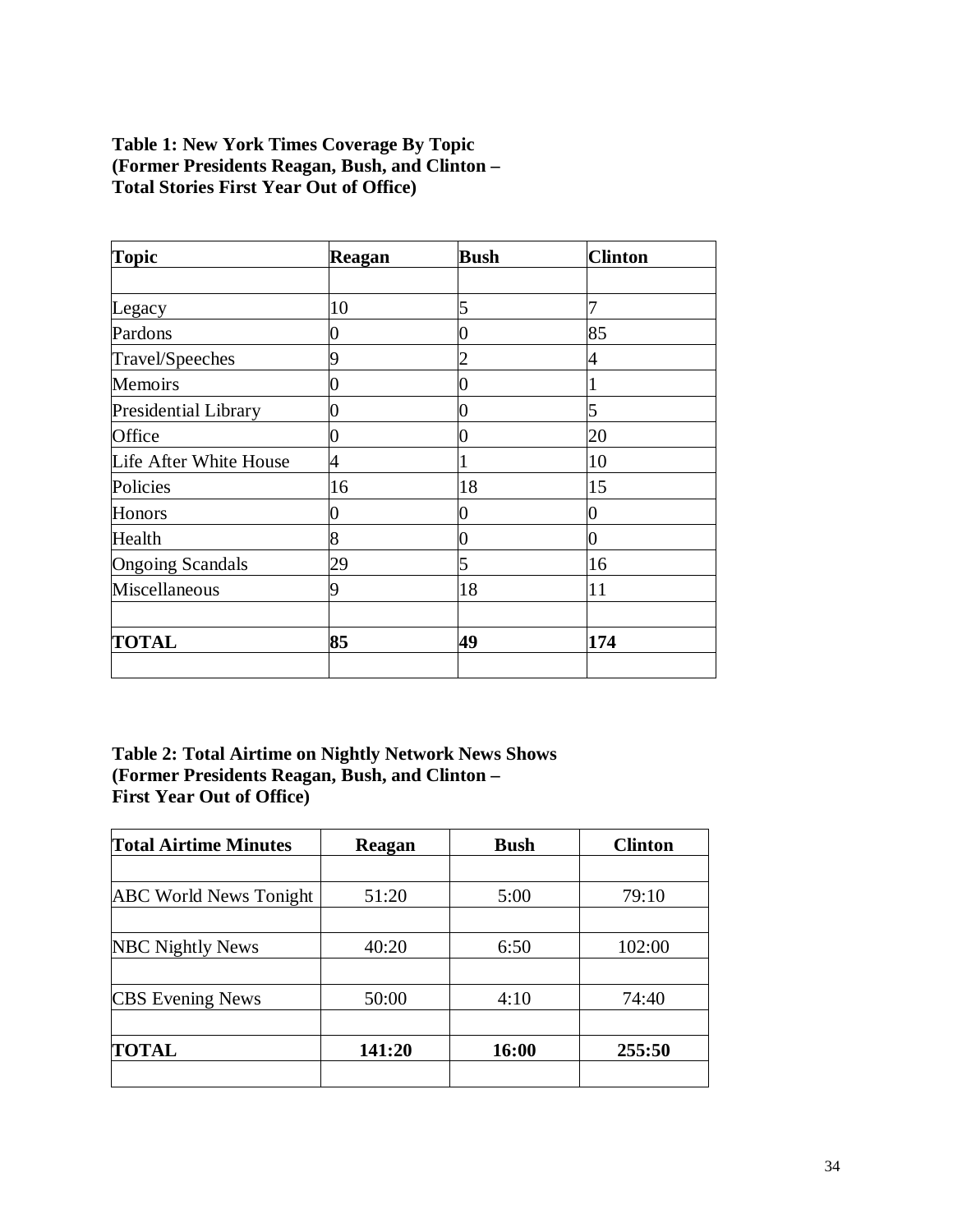# **Table 3: New York Times Coverage of Clinton and Bush (Comparison of Front Page Stories, January 21, 2001 through March 1, 2001)**

| <b>Date</b> | <b>Topic: Clinton</b>    | <b>Topic: Bush</b>    |
|-------------|--------------------------|-----------------------|
| 1/23/2001   | Foreign policy           | Abortion policy       |
| 1/29/2001   | Pardons                  | Church groups         |
| 2/3/2001    | <b>White House Gifts</b> |                       |
| 2/6/2001    | Pardon Inquiry           | Tax Cut               |
| 2/9/2001    | <b>Rich Pardon</b>       | Tax Cut               |
|             |                          | Defense policy: Iraq  |
| 2/13/2001   | NY Office                | Energy policy         |
| 2/14/2001   | NY Office                | Defense policy        |
| 2/15/2001   | <b>Rich Pardon</b>       |                       |
| 2/17/2001   | Rich Pardon              | Drug policy           |
|             |                          | Missile defense       |
|             |                          | Defense policy: Iraq  |
| 2/19/2001   | <b>Rich Pardon</b>       |                       |
| 2/22/2001   | Pardons                  | Missile defense       |
| 2/23/2001   | Pardons                  | Foreign policy: China |
|             | <b>Rodham Pardons</b>    |                       |
| 2/25/2001   | Pardons                  | Missile defense       |
| 3/1/2001    | Pardons                  | <b>Budget</b>         |
|             | <b>Rodham Pardons</b>    |                       |
|             |                          |                       |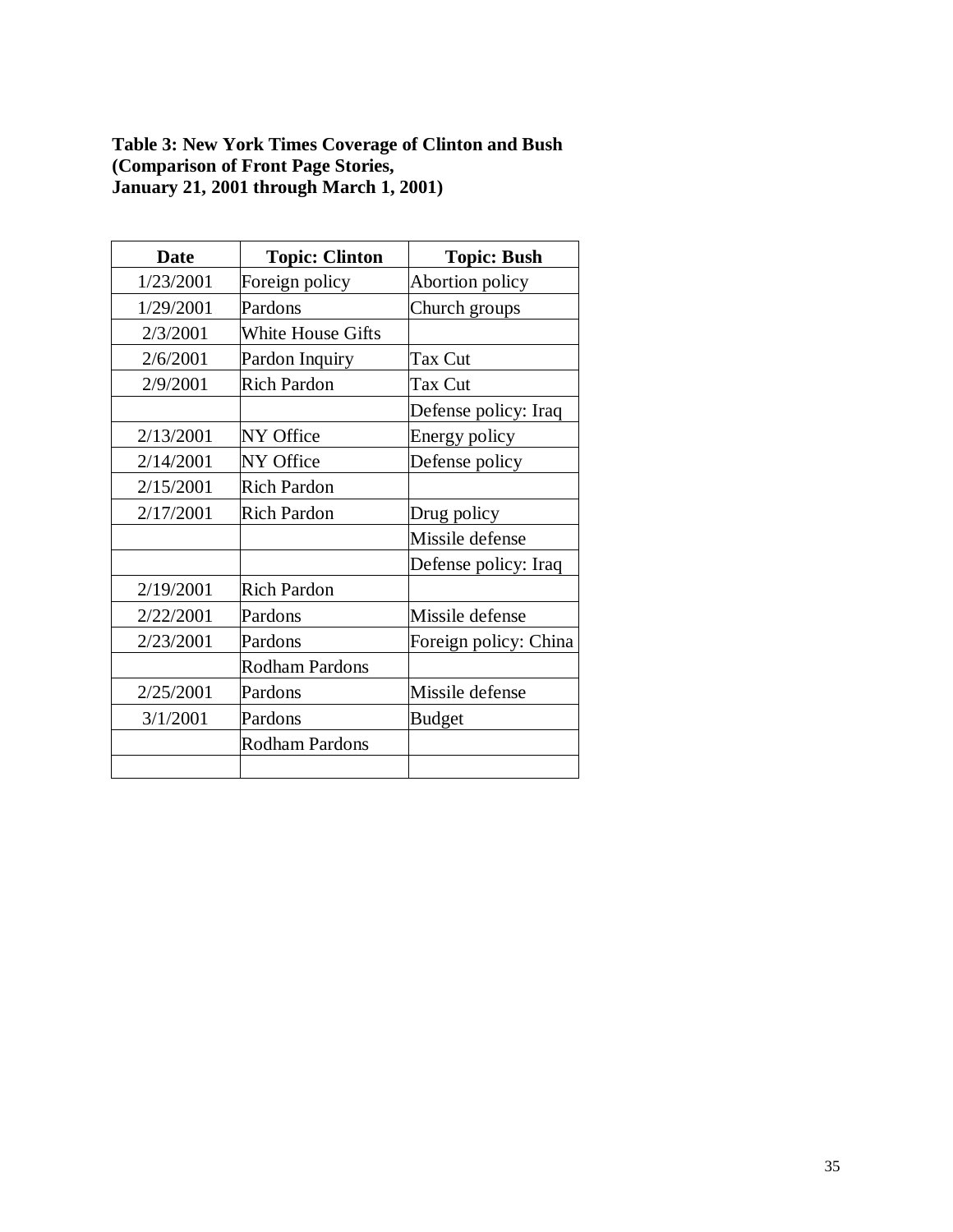#### **References**

- Alter, Jonathan. 2002. Citizen Clinton up close. *Newsweek*. 8 April, 34.
- -----. 1994. Growing up with Nixon. *Newsweek*. 2 May, 31.
- -----. 2001. Why we can't let Elvis go. *Newsweek*. 26 February, 36.
- Ambrose, Stephen E. 1990. *Eisenhower: Soldier and President*. New York: Simon & Schuster.
- Asante, Clement E. 2002. *Life after the White House: Press coverage of four ex-presidents*. Westport, CT: Praeger.
- Berke, Richard L. 2001. Clinton and aides lay plans to repair a battered image. *New York Times*. 21 December, A1.
- Berman, Larry. 1987. *The new American presidency*. Boston: Little, Brown and Company.
- Berman, William C. 2001. *From the center to the edge: The politics and policies of the Clinton presidency*. Lanham, MD: Rowman & Littlefield.
- Boorstin, Daniel J. 1990. Saving a national resource: An address on the role of former presidents in American public life. In *Farewell to the chief: Former presidents in American public life*. Edited by Richard Norton Smith and Timothy Walch. Worland, WY: High Plains Publishing.
- Brinkley, Douglas. 1998. *The unfinished presidency: Jimmy Carter's journey beyond the White House*. New York: Penguin Books.
- Burns, James MacGregor. 1966. *Presidential government: The crucible of leadership*. Boston: Houghton Mifflin.
- Campbell, Colin and Bert A. Rockman. 2001. Introduction to *The Clinton legacy*. New York: Chatham House Publishers.
- The Center for Media and Public Affairs. 2001a. Clinton coverage doesn't eclipse Dubya. March, 2001—[cited March 11, 2002]. Available from [http://www.cmpa.com/pressrel/Pr010302.](http://www.cmpa.com/pressrel/Pr010302)htm.
- -----. 2001b. The disappearing honeymoon: TV news coverage of President George Bush's first 100 days. *Media Monitor*. May/June, 2001—[cited March 11, 2002]. Available from http://www.cmpa/com.
- -----. 2001c. No news is good news for Dubya. April 2001—[cited March 11, 2002]. Available from [http://www.cmpa.com/pressrel/PR010409.htm.](http://www.cmpa.com/pressrel/PR010409.htm)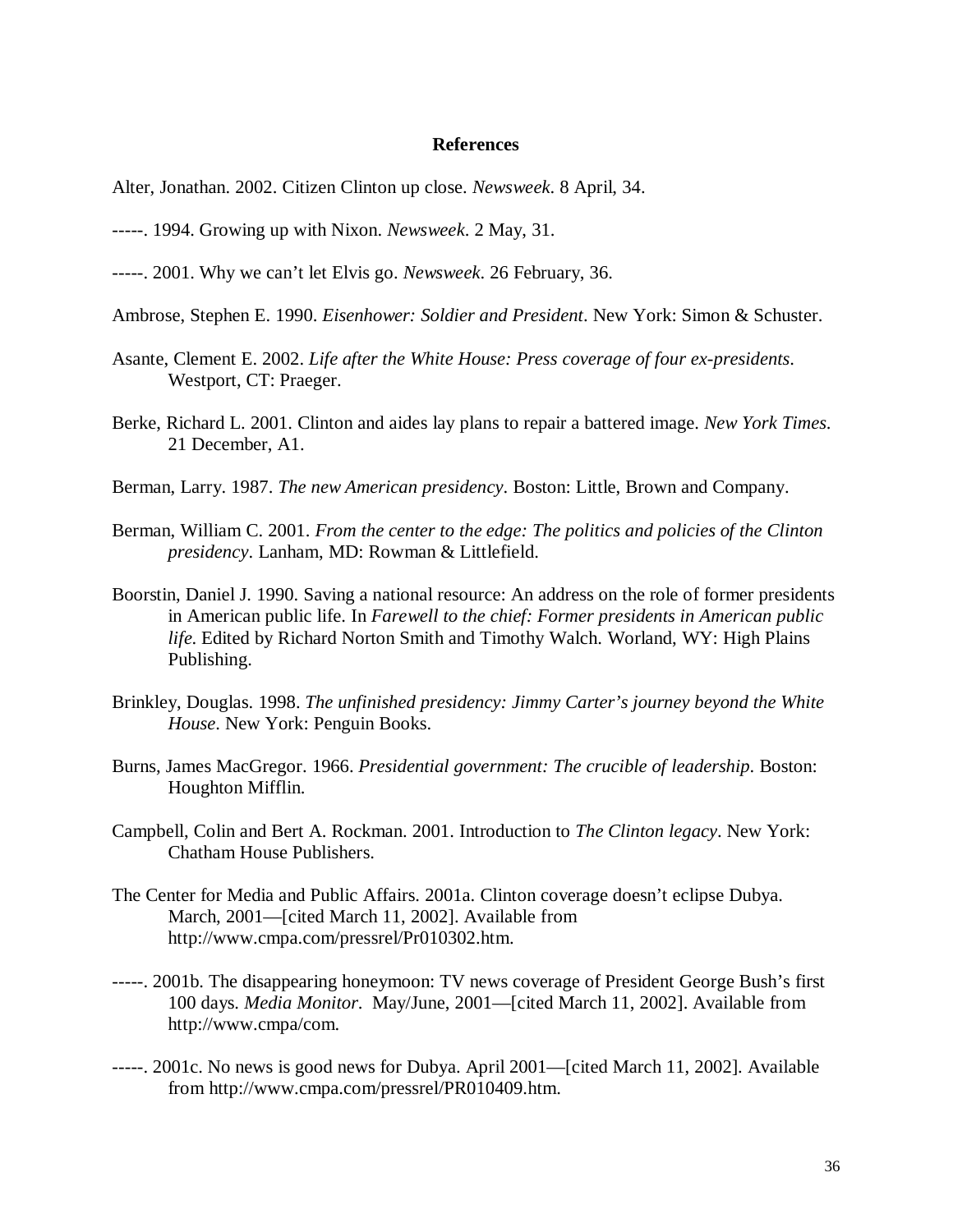- Clinton, William J. 2001. The President's radio address. *Weekly compilation of presidential documents*. 20 January.
- Cohen, Jeffrey E. 2002. Presidential greatness as seen in the mass public: An extension and application of the Simonton model. Paper presented at the 2002 American Political Science Association meeting, Boston, MA.
- Cohen, Richard. 2002. Clinton on TV? Why not? *The Washington Post Weekly Edition*. May 13- 19, 27.
- Cronin, Thomas E. and Michael A. Genovese. 1998. The paradoxes of the American presidency. New York: Oxford University Press.
- Dionne, E.J. 2001. The Clinton enigma: Seeking consensus, breeding discord. In *The election of 2000*. Edited by Gerald Pomper. New York: Chatham House Publishers.
- Dowd, Maureen. 2001. Liberties; one more for the road. *New York Times*. 1 August, A17.
- *The Financial Times*. 2001. Clinton legacy. 26 February, 12.
- Fineman, Howard. 2001. The longest goodbye. *Newsweek*, 26 February, 26.
- Fishel, Jeff. 1985. *Presidents & promises: From campaign pledge to presidential performance*. Washington: CQ Press.
- Ford, Gerald R. 1990. Personal reflections on my experiences as a former president. In *Farewell to the chief: Former presidents in American public life*. Edited by Richard Norton Smith and Timothy Walch. Worland, WY: High Plains Publishing.
- Gergen, David. 2000. *Eyewitness to power: The essence of leadership Nixon to Clinton*. New York: Simon & Schuster.
- -----. 1989. Ronald Reagan's most important legacy. *U.S. News and World Report*. 9 January, 28.
- Goodwin, Richard N. 1999. LBJ's forgotten legacy. *The Boston Globe*. 22 February, A15.
- Graber, Doris A. 2002. *Mass media & American politics*. 6<sup>th</sup> ed. Washington: CQ Press.
- Grier, Peter. 2001. Clinton's suspect pardons. *Christian Science Monitor*, 23 February, 2.
- Grossman, Michael Baruch and Martha Joynt Kumar. 1981. *Portraying the president*. Baltimore: Johns Hopkins University Press.
- Han, Lori Cox. 2001. *Governing from center stage: White House communication strategies during the television age of politics*. Cresskill, NJ: Hampton Press.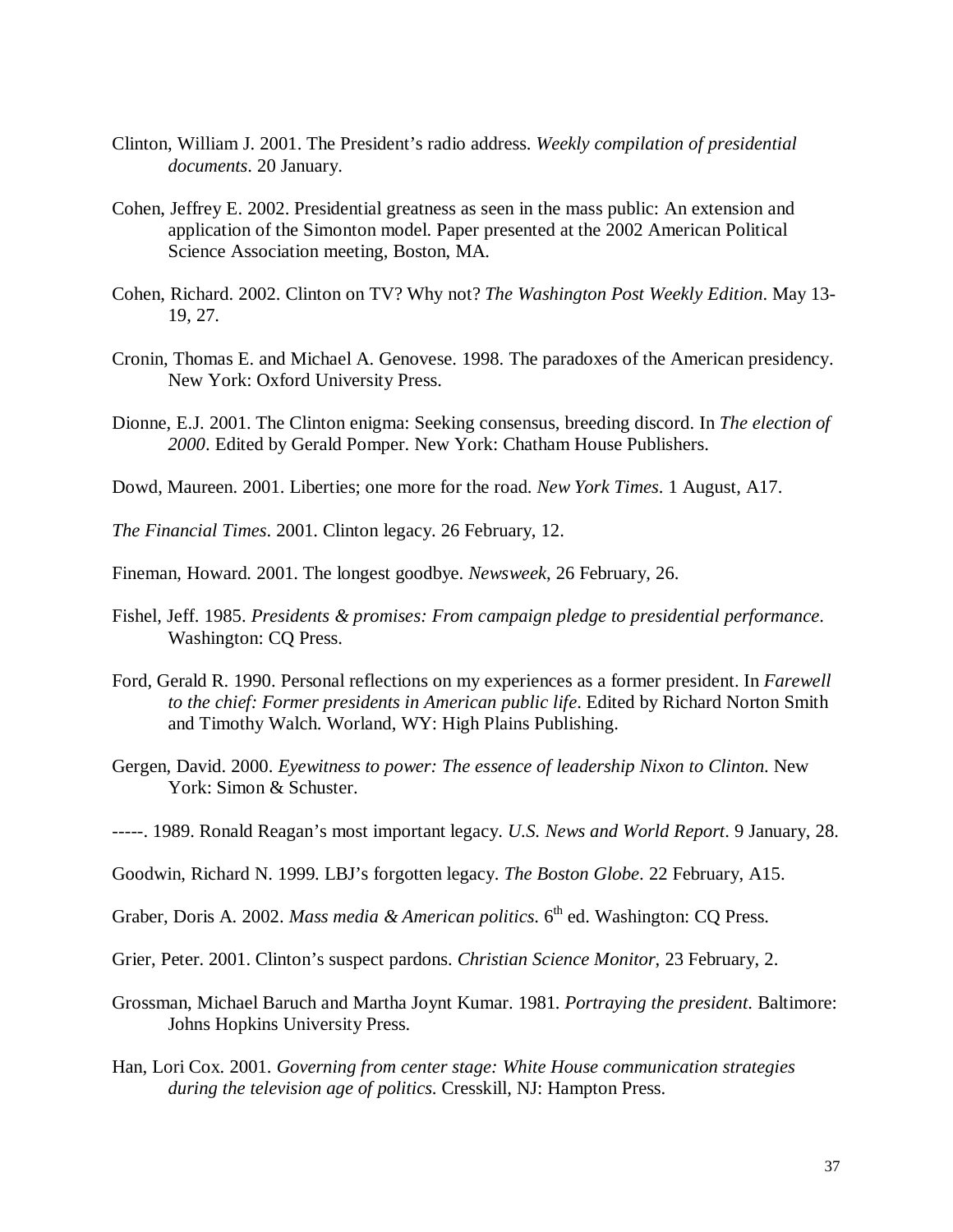Hardesty, Robert L. 1990. With Lyndon Johnson in Texas: A memoir of the post-presidential years. *Farewell to the chief: Former presidents in American public life*. Edited by Richard Norton Smith and Timothy Walch. Worland, WY: High Plains Publishing.

Hecht, Marie B. 1976. *Beyond the presidency: The residues of power*. New York: Macmillan.

- Hofmeister, Sallie. 2002. Clinton said to want TV talk show. *The Los Angeles Times*, 2 May, A1.
- Jones, Charles O. 1988. *The Reagan legacy: Promise and performance*. Chatham, NJ: Chatham House Publishers.
- Leuchtenburg, William E. 1983. *In the shadow of FDR: From Harry Truman to Ronald Reagan*. Ithaca: Cornell University Press.
- Lievobich, Louis W. 2001. *The press and the modern presidency: Myths and mindsets from Kennedy to Election 2000.* Rev. 2<sup>d</sup> ed. Westport: Praeger..
- McCullough, David. 1990. The man of Independence: Harry S. Truman in retirement. In *Farewell to the chief: Former presidents in American public life*. Edited by Richard Norton Smith and Timothy Walch. Worland, WY: High Plains Publishing.

McDaniel, Ann. 1997. Bush's legacy thing. *Newsweek*. 10 November, 50.

- Morganthau, Tom and Thomas M. DeFrank. 1981. Jerry Ford, incorporated. *Newsweek*. 11 May, 28.
- Mudd, Roger. 1990. Comments in Former presidents in American public life: A symposium. In *Farewell to the chief: Former presidents in American public life*. Edited by Richard Norton Smith and Timothy Walch. Worland, WY: High Plains Publishing.
- Murphy, John M. and Mary E. Stuckey. 2002. Never cared to say goodbye: Presidential legacies and vice presidential campaigns. *Presidential studies quarterly*. 32:46-66.
- Nagourney, Adam. 2001. His perks and power gone, Clinton faces storm alone. *The New York Times*. 1 March, A1.
- Neustadt, Richard E. 1990. Looking back: meanings and puzzles. In *Looking back on the Reagan presidency*, edited by Larry Berman. Baltimore: Johns Hopkins University Press.
- -----. 2001. The presidential 'one hundred days:' An overview. In *Triumphs and tragedies of the modern presidency: Seventy-six case studies in presidential leadership*. Edited by David Abshire. Westport: Praeger.

*Newsweek*. 2000. Gerald Ford's Underrated Legacy. 14 August.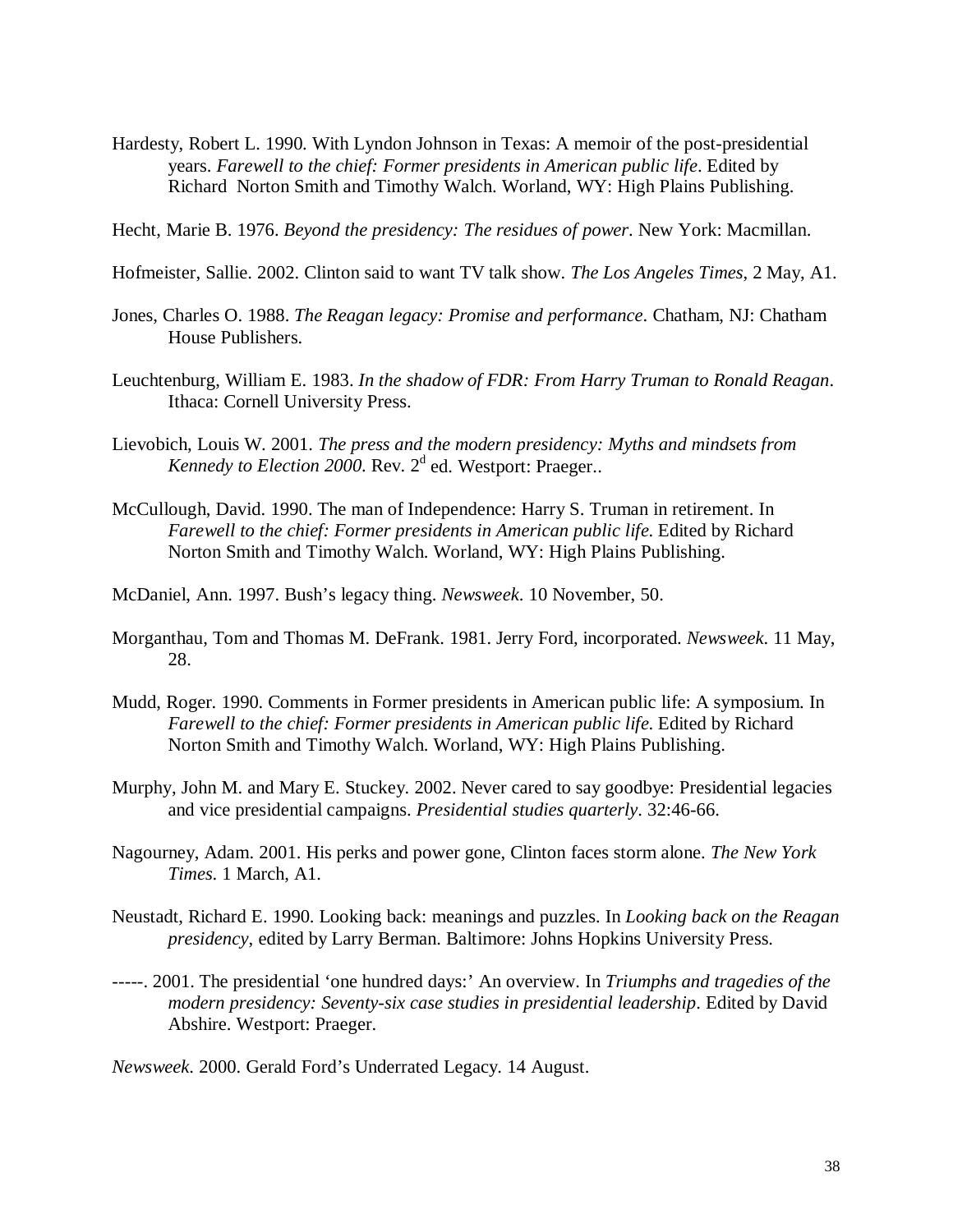*The New York Times*. 2001. Between two eras. 11 February, Sec. 4, 6.

*The New York Times Magazine*. 1962. Our presidents: A rating by 75 historians. 29 July.

- Pfiffner, James P. 1996. *The strategic presidency: Hitting the ground running*. 2<sup>d</sup> ed. Lawrence: University Press of Kansas.
- *The Project for Excellence in Journalism*. 2001. The first 100 days: How Bush versus Clinton fared in the press. April 2001.
- Renshon, Stanley A. 2002. The polls: The public's response to the Clinton scandals, part 2: diverse explanations, clearer consequences. *Presidential Studies Quarterly*. 32:412-27.
- Rosenblatt, Robert A. and Debora Vrana. 2001. Clinton pardons: McDougal and Hearst but not Milken. *The Los Angeles Times*. 21 January, A1.
- Schenker, Alan Evan. 1982. Former presidents: Suggestions for the study of an often neglected resource. *Presidential studies quarterly*. 12:545-551.
- Schier, Steven E. 2000. A Unique presidency. In *The postmodern presidency: Bill Clinton's legacy in U.S. politics*. Edited by Steven E. Schier. Pittsburgh: University of Pittsburgh Press.
- Schlesinger, Arthur M., Sr. 1948. "Historians Rate U.S. Presidents," *Life*, November 1, 1948, 65- 74.
- -----. 1949. *Paths to the present*. New York: Macmillan.
- Sheldon, Winthrop Dudley. 1925. *The ex-presidents of the United States: How each played the role*. Philadelphia.
- Simonton, Dean Keith. 1987. *Why presidents succeed: A political psychology of leadership*. New Haven: Yale University Press.
- Skowronek, Stephen. 2000. Presidential leadership in political time. In *The presidency and the political system.* 6<sup>th</sup> ed. Edited by Michael Nelson. Washington: CQ Press.
- Small, Melvin. 1999. *The presidency of Richard Nixon*. Lawrence: Kansas University Press.
- Smith, Richard Norton, and Timothy Walch. 1990. Introduction to *Farewell to the chief: Former presidents in American public life*. Worland, WY: High Plains Publishing.
- Sweany, Brian D. 2000. LBJ's living legacy. *Texas Monthly*. August, 108.
- Walsh, Kenneth T. 1997. The Mount Rushmore complex. *U.S. News and World Report*. 17 November, 7.